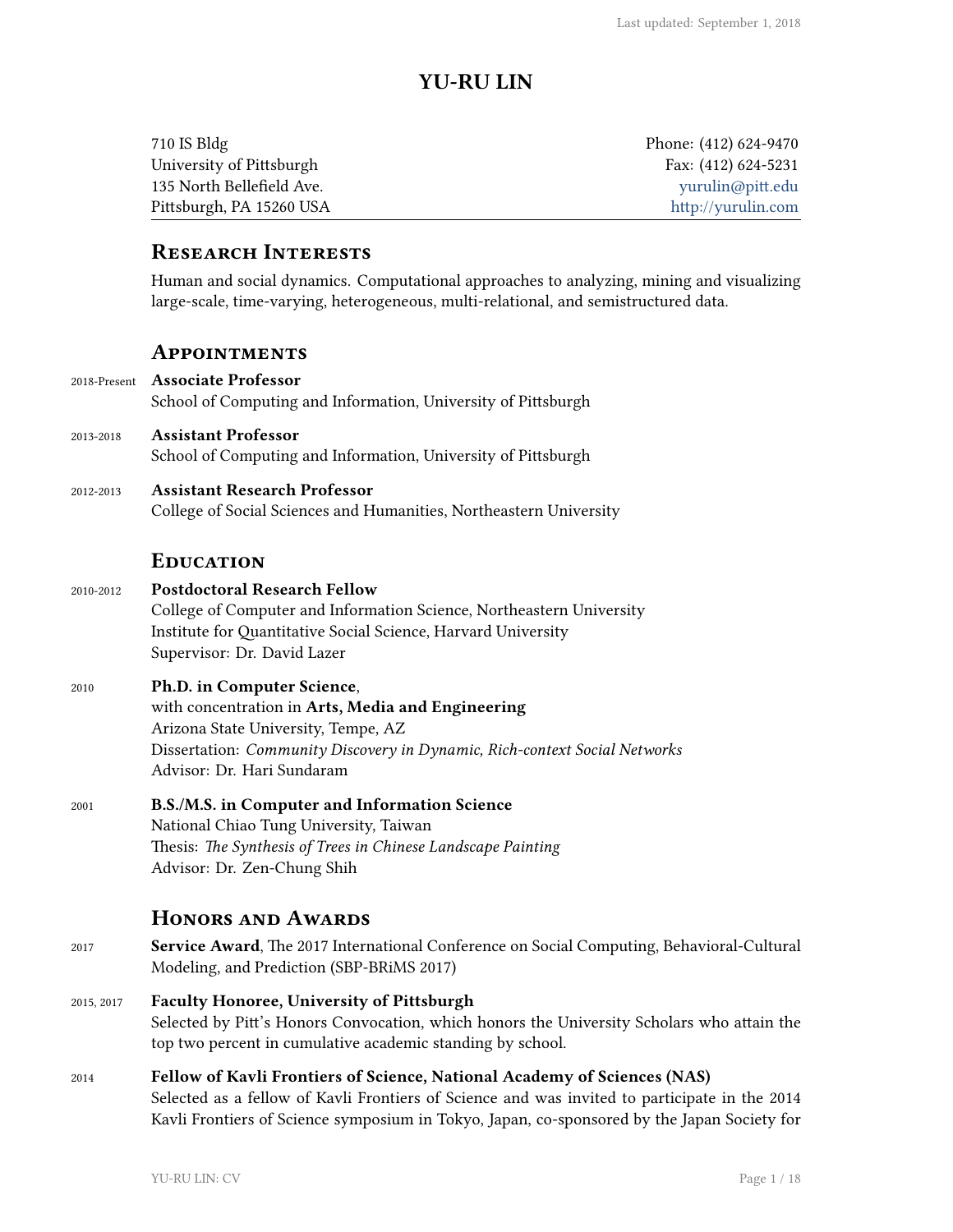the Promotion of Sciences and the National Academy of Sciences (NAS). 2011, 2012 **NSF Political Networks Fellowship**, 2011 and 2012 2011 **2011 CIDSE Outstanding Ph.D. Student, Arizona State University** Selected by the CIDSE (School of Computing, Informatics, and Decision Systems Engineering) Graduate Committee as the 2011 Outstanding Ph.D. Student in Computer Science. 2009 **IBM Ph.D. Fellowship Award (Academic year: 2009-2010)** IBM Ph.D. Fellowship Program, a worldwide program which honors Ph.D. students who have an interest in solving problems fundamental to innovation. 2008 **Emerging Leaders in Multimedia** Emerging Leaders in Multimedia Fourth Annual Watson Workshop, IBM T. J. Watson Research Center, Hawthorne, NY, 2008. 2007, 2008 **PhD Student Excellence Awards (Academic years: 2007-2008, 2008-2009)** School of Arts, Media and Engineering, Arizona State University Supported through the Kauffman Campuses Initiative, for students who exemplify the entrepreneurial and innovative nature of interdisciplinary research. **Research Paper Awards** 2017 **Best Student Paper Award** *Quantifying Content Polarization on Twitter*, in Proceedings of 2017 IEEE International Conference on Collaboration and Internet Computing (IEEE CIC 2017) 2016 **Best Paper Award** *The Dynamics of Group Risk Perception in the US After Paris Attacks*, in the 8th International Conference on Social Informatics (SocInfo 2016) 2015 **Best Paper Honorable Mention Award** *What Makes Hyper-Local Online Discussion Forums Sustainable?*, in the 48th Annual Hawaii International Conference on System Sciences (HICSS 2015) 2014 **Best Paper Honorable Mention Award** *#FluxFlow: Visual Analysis of Anomalous Information Spreading on Social Media*, in IEEE Conference on Visual Analytics Science and Technology (IEEE VAST 2014) 2002 **Best Paper Award** *Chinese Ink Rendering for Trees Using Outline Drawing and Texture Strokes*, in Proceedings of 2002 International Workshop on Advanced Image Technology (IWAIT). **Grants Grants for which I serve as PI or co-PI** 2018 **PI**: DARPA Understanding Group Biases (UGB) Disruptioneering Program, \$149,977 (Phase I) and \$762,095 (Phase II), 2018–2019 *TRIBAL: A Tripartite Model for Group Bias Analytics* (with Co-PIs: Rebecca Hwa and Wen-Ting Chung; Total award expected: \$912,072) 2017 **PI**: Amazon Web Services (AWS) Research Grants, \$10,000, 2017–2018 2016 **PI**: NSF Infrastructure Management & Extreme Events (IMEE), \$181,012, 2016–2018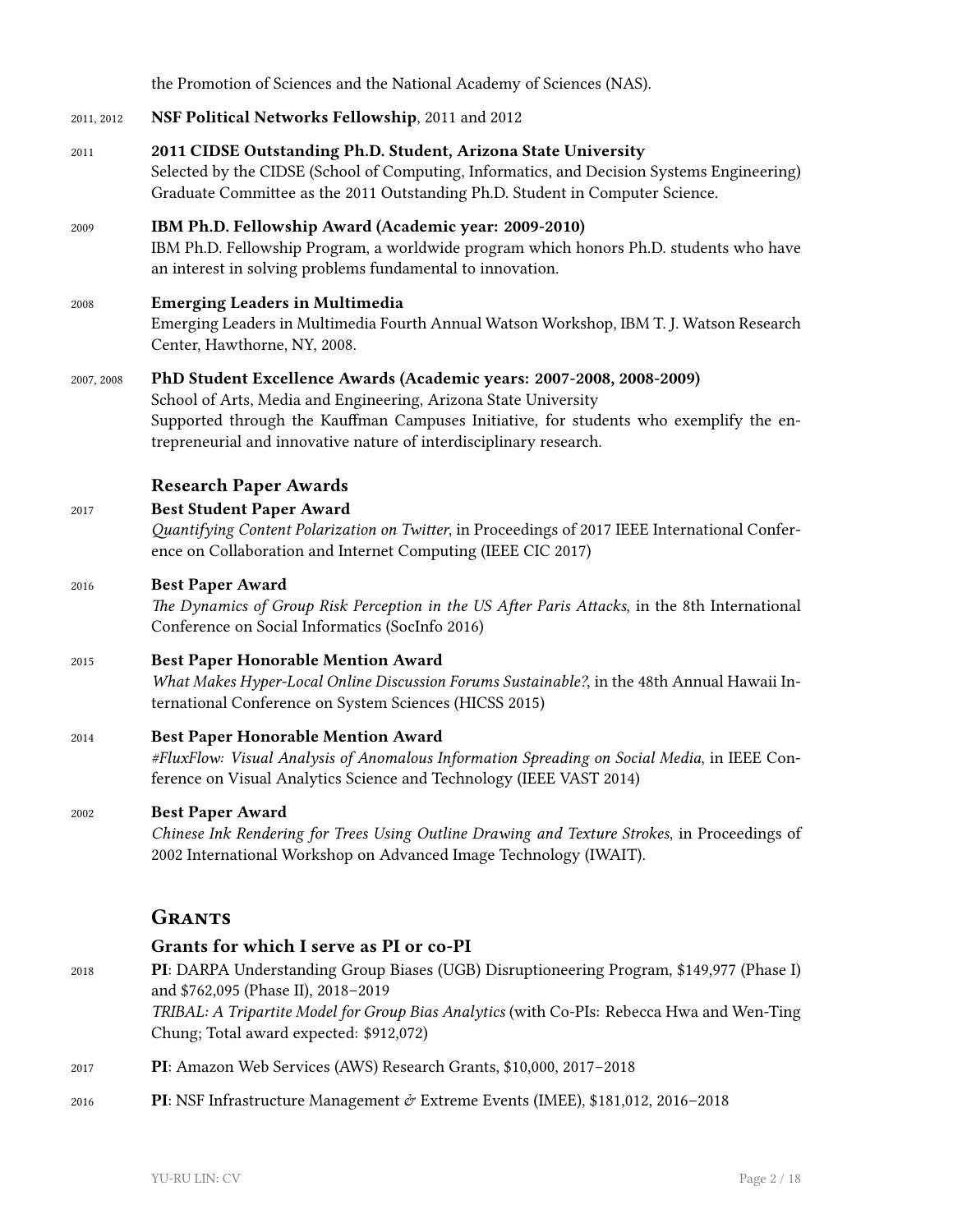*Collaborative Research: Collective Sense Making Following a Terrorist Attack: The Immediate and Long-Term Impact on Public Resilience* (with Co-PI: Louise Comfort; Total combined awards: \$359,067, in collaboration with Cornell University)

- 2016 **PI**: NSF Data Infrastructure, \$188,369, 2016–2019 *RIDIR: Collaborative Research: DAPPR: Diffusion Analytics for Public Policy Research* (Total combined awards: \$808,128, in collaboration with University of Iowa, Pennsylvania State University, University of Notre Dame, Saint Louis University, George Mason University, and West Virginia University) 2016 **PI**: Multidisciplinary Research Grant Competition in Industry Studies, University of Pittsburgh, \$20,000, 2016–2017 *Transnational Organized Crime and Terrorism: Enhancing Intelligence and Policy Responses* (with Thomas Congedo and Phil Williams) 2015 **PI**: Undergraduate Research Award, University of Pittsburgh, \$4,000, 2015–2016 *Facilitating Local Sense-making via Real-Time Data Analytics and Storytelling* 2015 **Co-PI**: Central Research Development Fund (CRDF), University of Pittsburgh, \$15,274, 2016– 2017 *Quantifying The Impact of Social Ties on Health Disparities in Disadvantaged Neighborhoods Using Social Media Streams* (with PI: Jaime Booth) 2014 **PI**: NSF Social Psychology BCS, \$21,253, 2014–2016 *Collaborative Research: Threat Perception After the Boston Marathon Bombing* (Total combined
- awards: \$326,430, in collaboration with Northeastern University) 2014 **PI**: Central Research Development Fund (CRDF), University of Pittsburgh, \$15,750, 2015–2016 *Assessing the "Neighborhood Effect" With Social Media Traces*
- 2013 **PI**: Amazon Web Services in Education Research Grant Award, \$5,000, 2013–2014

### **Other Grants**

- 2017 **Senior Personnel**: NSF CNS Smart and Connected Communities (S&CC), \$1,439,999, 2017– 2020 *CPS: TTP Option: Synergy: Collaborative Research: Building a Smart City Economy to Motivate Pro-Social Transportation Behavior* (PI: Alexandros Labrinidis)
- 2017 **Training Faculty**: NIH T32: Technology Research in Chronic and Critical Illness, \$1,026,341 (estimated), 2017–2022 (PI: DeVito Dabbs)

# **Teaching Experience**

- 2018 Fall *Doctoral Seminar: Data-Driven Decision Making: Validity & Accountability* Graduate Course: INFSCI 3350, University of Pittsburgh
- 2014-Present *Information Visualization* Graduate Course: INFSCI 2415 / LIS 2690, University of Pittsburgh course website: <https://sites.google.com/site/visualthinkingpractice/syllabus>
- 2013-Present *Data Mining* Graduate Course: INFSCI 2160, University of Pittsburgh course website: <https://sites.google.com/site/datathinkingpractice/syllabus>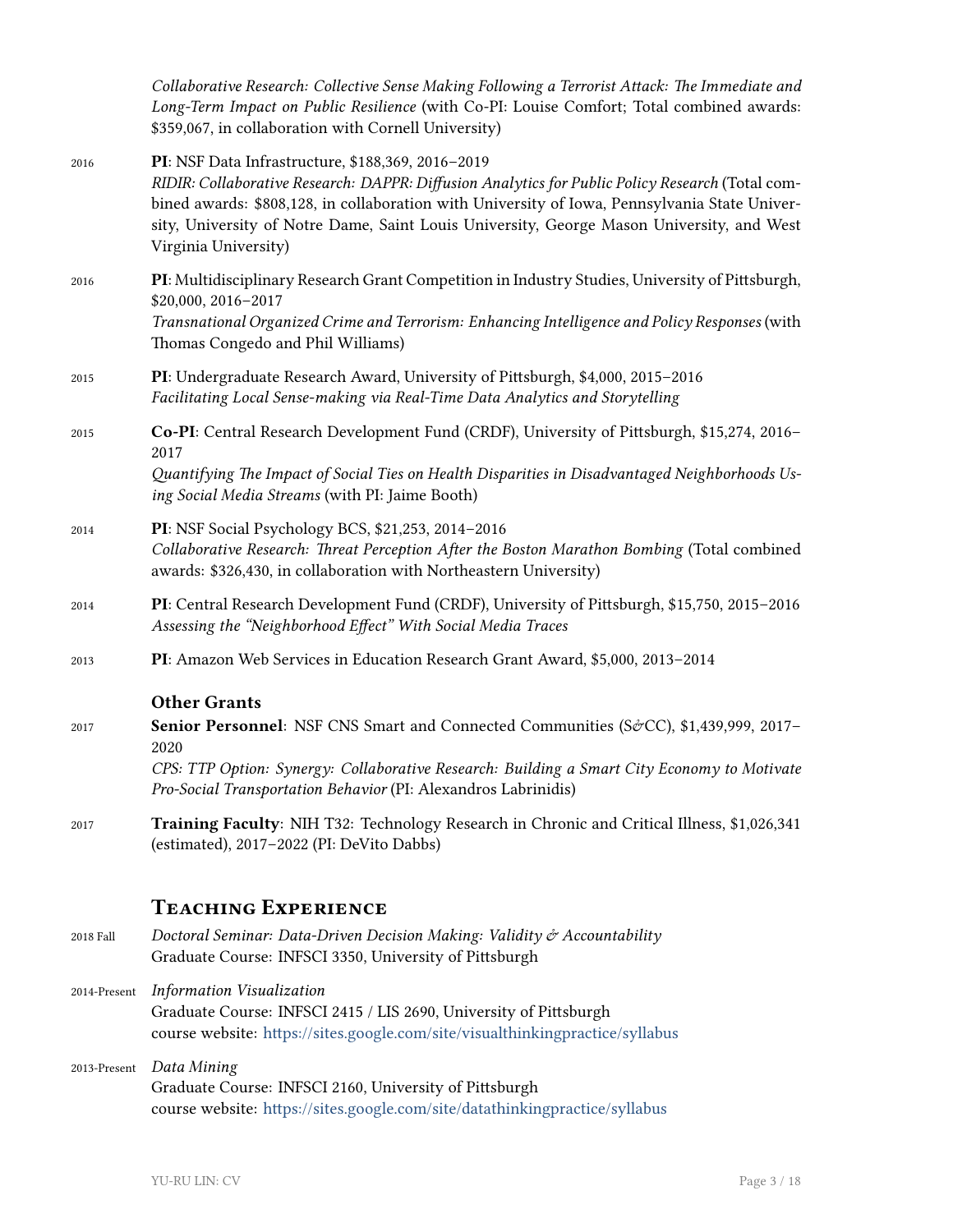| 2015 Spring  | Doctoral Seminar: Social Networks and Graph Analysis<br>Graduate Course: INFSCI 3350, University of Pittsburgh                                                                                                                                                       |
|--------------|----------------------------------------------------------------------------------------------------------------------------------------------------------------------------------------------------------------------------------------------------------------------|
| 2014-Present | Research Seminar: Data Science<br>Graduate Course: INFSCI 3250, University of Pittsburgh                                                                                                                                                                             |
|              | <b>Invited Lecturer</b><br>2012 Summer Network Analysis Research Methodology<br>Summer Dissertation Workshop in World History, Northeastern University                                                                                                               |
| 2012         | Network Visualization<br>Northeastern/MIT/Harvard Computational Social Science 2012 Workshop<br>Organizer: David Lazer; Instructors: Derek Ruths (McGill University), Yu-Ru Lin (Northeast-<br>ern/Harvard Universities) and Alex Pentland (Human Dynamics Lab, MIT) |
| 2012 Spring  | The Networked Society<br>College Honors Course: HONR 3343, Northeastern University<br>Design and conduct three-week lectures covering network data analysis and visualization; ad-<br>vice students on assignments and term projects                                 |
|              | <b>INDUSTRY EXPERIENCE</b>                                                                                                                                                                                                                                           |
|              | 2008 Summer Research Intern<br>IBM T.J Watson Research Center, Hawthorne, NY<br>Supervisor: Dr. Ravi B. Konuru                                                                                                                                                       |
| 2007 Summer  | 2006 Summer, Research Intern<br>NEC Labs America, Cupertino, CA<br>Supervisor: Dr. Belle L. Tseng                                                                                                                                                                    |

2001-2004 **Supervising Engineer** Advance and Innovation Center, Ulead Systems, Inc., Taiwan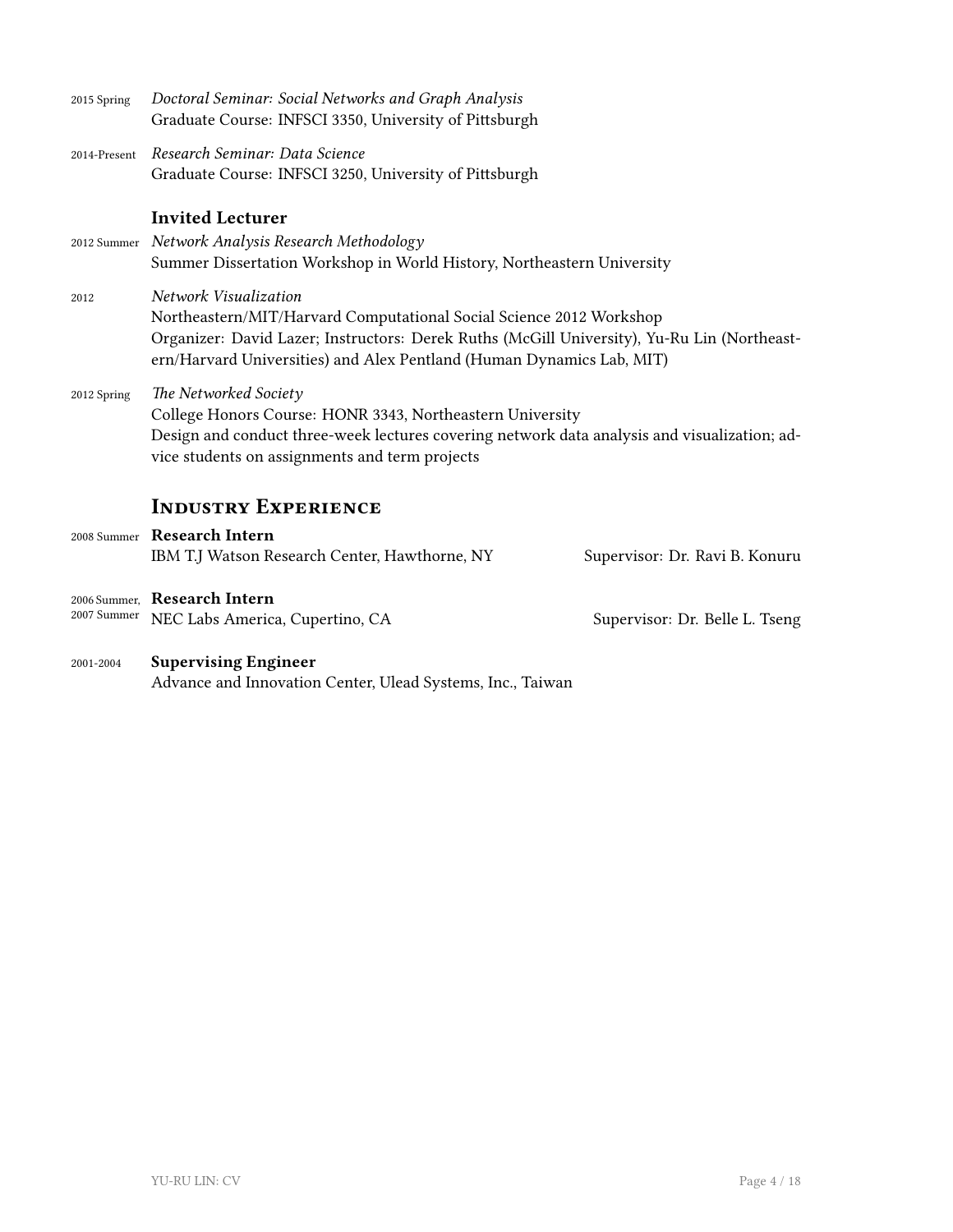# **Publications**

*Electronic copies of my publications can be downloaded at:* <http://yurulin.com/pub.html>

*Research theme indicator:*

A: Analysis of human and social dynamics

M: Data mining

 $V$ : Visual analytics and interactive systems

*∗: co-authors were students when the paper was submitted (for publications after 2011).*

### **Journal Articles**

*Journal impact factors are listed in brackets if available.*

- [J1] Wen, X. M *∗* , **Lin, Y.-R.**, Pelechrinis, K. (in press), "Event Analytics via Discriminant Tensor Factorization," ACM Transactions on Knowledge Discovery from Data (TKDD)
- [J2] Lin, C.<sup>\*</sup>, Zhu, Q.<sup>\*</sup>, Guo, S.<sup>\*</sup>, Jin, Z.<sup>\*</sup>, Lin, Y.-R., Cao, N. (in press), "Anomaly Detection in <u>M</u> Spatial-Temporal Data via Regularized Non-Negative Tensor Analysis," Data Mining and Knowledge Discovery (DAMI) **[3.16]**
- [J3] Wormwood, J., Devlin, M., **Lin, Y.-R.**, Barrett, L., Quigley, K. (2018), "When Words Hurt: Af- A fective Word Use in Daily News Coverage Impacts Mental Health," Frontiers in Psychology, 9 **[2.32]**
- [J4] Booth, J., Lin, Y.-R., Wei, K.<sup>\*</sup>(2018), "Neighborhood Disadvantage, Residents' Distress, and <mark>A</mark> Online Social Communication: Harnessing Twitter Data to Examine Neighborhood Effects," Journal of Community Psychology (JCOP), 46(7), 829–843
- [J5] He, X.<sup>\*</sup>, Lin, Y.-R. (2017), "Measuring and Monitoring Collective Attention During Shocking A M Events," EPJ Data Science, 6(30)
- [J6] Lin, Y.-R., Margolin, D., Wen, X.<sup>\*</sup>(2017), "Tracking and Analyzing Individual Distress Follow- ∆a ing Terrorist Attacks Using Social Media Streams," Risk Analysis, 37(8), pp. 1580–1605
- [J7] Lin, Y.-R., Kennedy, R., Lazer, D. (2017), "The Geography of Money and Politics in the U.S.: A Population Density, Social Networking and Political Contributions," Research  $\dot{\varphi}$  Politics 4(4)
- $[J8]$  Сао, N., Lin, C.<sup>∗</sup>, Zhu, Q.<sup>∗</sup>, **Lin, Y.-R.**, Teng, X.<sup>∗</sup>, Wen, X.<sup>∗</sup>(2018), "Voila: Visual Anomaly De- <u>м <mark>∨</mark></u> tection and Monitoring with Streaming Spatiotemporal Data," to appear in IEEE Transactions on Visualization and Computer Graphics (TVCG), 24(1), pp. 23–33 (also to appear in Proceedings of IEEE VAST 2017)
- [J9] Lopez, C., Farzan, R., **Lin, Y.-R.** (2017). "Behind the Myths of Citizen Participation: Identify- A ing Sustainability Factors of Hyper-Local Information Systems," ACM Transactions on Internet Technology (TOIT), 18(1)
- [J10] Cao, N., Lin, Y.-R., Gotz, D., Du, F.<sup>\*</sup>(2017), "Z-Glyph: Visualizing Outliers in Multivariate v Data," Information Visualization (first published online in 2017)
- [J11] Li, L. M *∗* , Tong, H., Cao, N., Ehrlich, K., **Lin, Y.-R.**, Buchler, N. (2017), "Enhancing Team Composition in Professional Networks: Problem Definitions and Fast Solutions," IEEE Transactions on Knowledge and Data Engineering (TKDE), 29(3), pp. 613–626 **[2.48]**
- [J12] Lu, Z., Lin, Y.-R., Huang, X.<sup>\*</sup>, Xiong, N. and Fang, Z.<sup>\*</sup>(2016), "Visual Topic Discovering, ∧ <sub>M</sub> Tracking and Summarization from Social Media Streams," Multimedia Tools and Applications, Springer
- [J13] Cao, N., Shi, C., Lin, S., Lu, J., **Lin, Y.-R.**, Lin, C.-Y. (2016), "TargetVue: Visual Analysis of V Anomalous User Behaviors in Online Communication Systems," IEEE Transactions on Visualization and Computer Graphics (TVCG), 22(1), pp. 280–289 (also Proceedings of IEEE VAST 2015)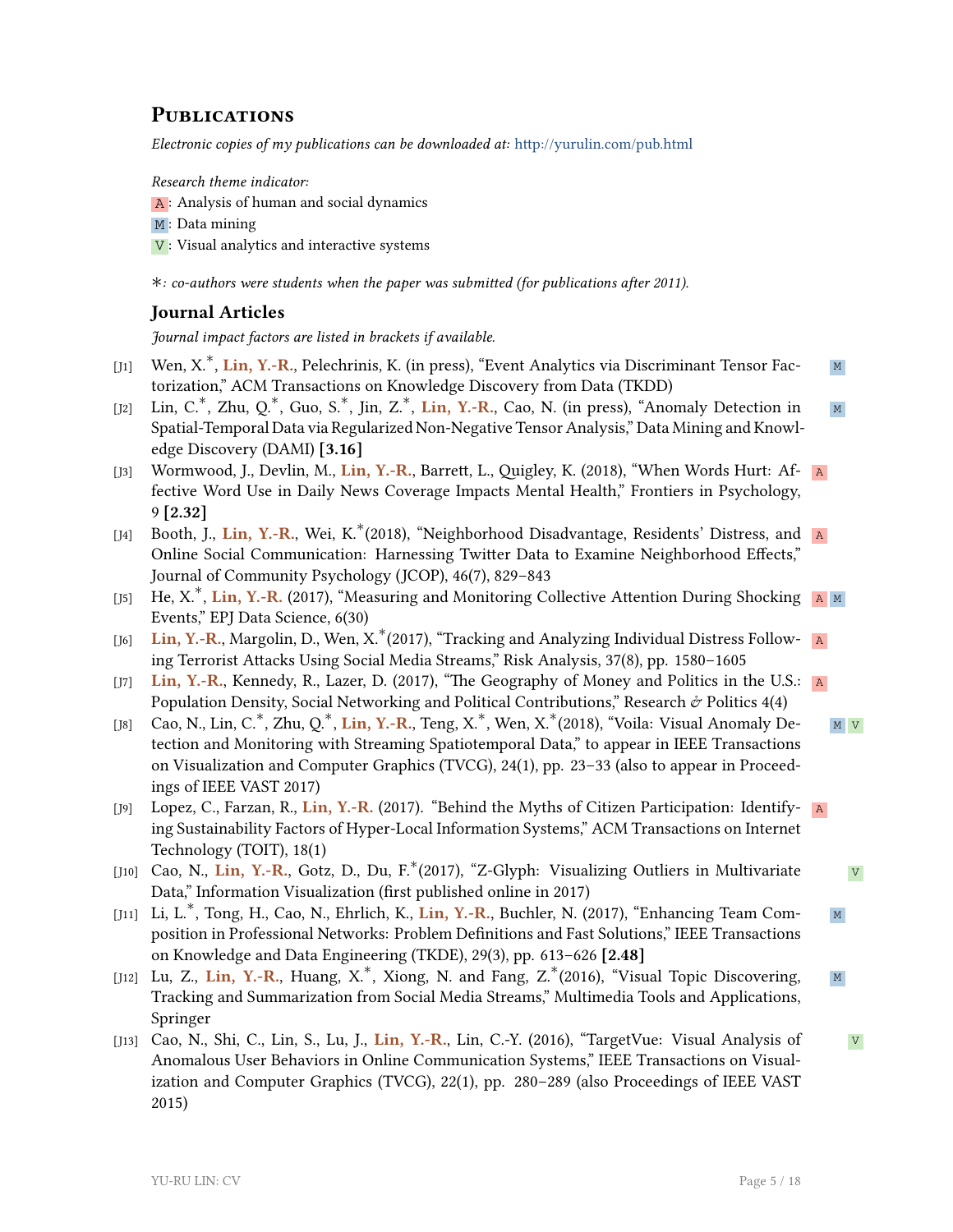- [J14] Cao, N., <mark>Lin, Y.-R</mark>., Du, F.<sup>\*</sup>, Wang, D. (2016). "Episogram: Visual Summarization of Egocentric ⊿v Social Interactions," IEEE Computer Graphics and Applications (CG&A), 36(5), pp. 72-81
- [J15] Parra, D., Trattner, C., Gomez, D.<sup>∗</sup>, Hurtado, M.<sup>∗</sup>, Wen, X.<sup>∗</sup>, **Lin, Y.-R.** (2016), "Twitter in Aca- **A** demic Events: A Study of Temporal Usage, Communication, Sentimental and Topical Patterns in 16 Computer Science Conferences Computer Communications," Computer Communications, Volume 73, pp. 301–314 **[3.34]**
- [J16] **Lin, Y.-R.**, Margolin, D. and Lazer, D. (2015). "Uncovering Social Semantics from Textual A M Traces: A Theory-Driven Approach and Evidence from Public Statements of U.S. Members of Congress," Journal of the Association for Information Science and Technology (JASIST), 67(9), pp. 2072–2089 **[2.23]**
- [J17] Toole, J.<sup>\*</sup>, **Lin, Y.-R.**, Muehlegger, E., Shoag, D., Gonzalez, M., Lazer, D. (2015), "Tracking Em- R ployment Shocks Using Mobile Phone Data," Journal of the Royal Society Interface (J. R. Soc. Interface), 12(107) **[3.9]**
- [J18] Cao, N., **Lin, Y.-R.** and Gotz, D. (2015). "UnTangle Map: Visual Analysis of Probabilistic Multi- M V Label Data," IEEE Transactions on Visualization and Computer Graphics (TVCG), 22(1), pp. 1149–1163
- [J19] Margolin, D., Goodman, S., Keegan, B., **Lin, Y.-R.**, Lazer, D. (2015). "Wiki-Worthy: Collective A Judgment of Candidate Notability," Information, Communication and Society, 19(8), pp. 1029– 1045
- [J20] **Lin, Y.-R.** and Margolin, D. (2014). "The Ripple of Fear, Sympathy and Solidarity During the Boston Bombings," EPJ Data Science (2014) 3(1), pp. 31
- [J21] **Lin, Y.-R.**, Keegan, B., Margolin, D. and Lazer, D. (2014). "Rising Tides or Rising Stars?: Dy- A namics of Shared Attention on Twitter During Media Events," PLoS ONE 9(5): e94093 (May 2014)
- [J22] Zhao, J.<sup>\*</sup>, Cao, N., Zhen, W., Song, Y.<sup>\*</sup>, **Lin, Y.-R**, and Collins, C. (2014), "#FluxFlow: Visual v Analysis of Anomalous Information Spreading on Social Media," IEEE Transactions on Visualization and Computer Graphics, 20(12), pp. 1773–1782 (also Proceedings of IEEE VAST 2014)
- [J23] Cao, N., Lu, L.<sup>\*</sup>, Lin, Y.-R, Wang, F. and Zhen, W. (2014), "SocialHelix: Visualization of Senti-v ment Divergence in Social Media," Journal of Visualization, 18(2), pp. 221–235, Springer 2014
- [J24] Jin, L.<sup>\*</sup>, Zhang, K., Lu, J. and <mark>Lin, Y.-R</mark> (2014), "Towards Understanding the Gamification upon ∆a Users' Scores in a Location-based Social Network," Multimedia Tools and Applications, pp. 1– -25, Springer 2014
- [J25] **Lin, Y.-R.**, Margolin, D. and Lazer, D. (2014). "Tracing Coordination and Cooperation Struc- A M tures via Semantic Burst Detection," EAI Transactions on Collaborative Computing 14(2): e7
- [J26] Jin, L.<sup>∗</sup>, Long, X.<sup>∗</sup>, Zhang, K.<sup>∗</sup>, **Lin, Y.-R**, and Joshi, J. (2014). "Characterizing Users' Check-in <u>թա</u>խա Activities Using Their Scores in a Location-based Social Network Multimedia Systems," Multimedia Systems, 22(1), pp. 87–98, Springer (June 2014)
- [J27] Bagrow, J. P. and **Lin, Y.-R.** (2012), "Mesoscopic structure and social aspects of human mobil- A M ity," PLoS ONE 7(5): e37676. **[4.41]**
- [J28] Cao, N.<sup>\*</sup>, **Lin, Y.-R.**, Sun, X., Lazer, D., Liu, S. and Qu, H. (2012), "Whisper: Tracing the Spatiotemporal Process of Information Diffusion in Real Time," IEEE Transactions on Visualization and Computer Graphics (also Proceedings of InfoVis 2012), Volume 18, Issue 12, pp. 2649–2658 (Dec. 2012) **[2.63]**
- [J29] Sundaram, H., Xie, L., Choudhury, M. D., **Lin, Y.-R.** and Natsev, A. (2012), "Multimedia Seman- M tics: Interactions between Content and Community," Proceedings of the IEEE (IEEEP), special issue on "Web-Scale Multimedia Processing and Applications," Volume 100, Issue 9, pp. 2737– 2758 (Sept. 2012) **[6.81]**
- [J30] **Lin, Y.-R.**, Sundaram, H., Choudhury, M. D. and Kelliher, A. (2012), "Discovery Multi-relational M V Structure in Social Media Streams," ACM Transactions on Multimedia Computing, Communications and Applications (TOMCCAP) Volume 8, Issue 1, Article No. 4 (February 2012) **[2.47]**

YU-RU LIN: CV Page 6 / 18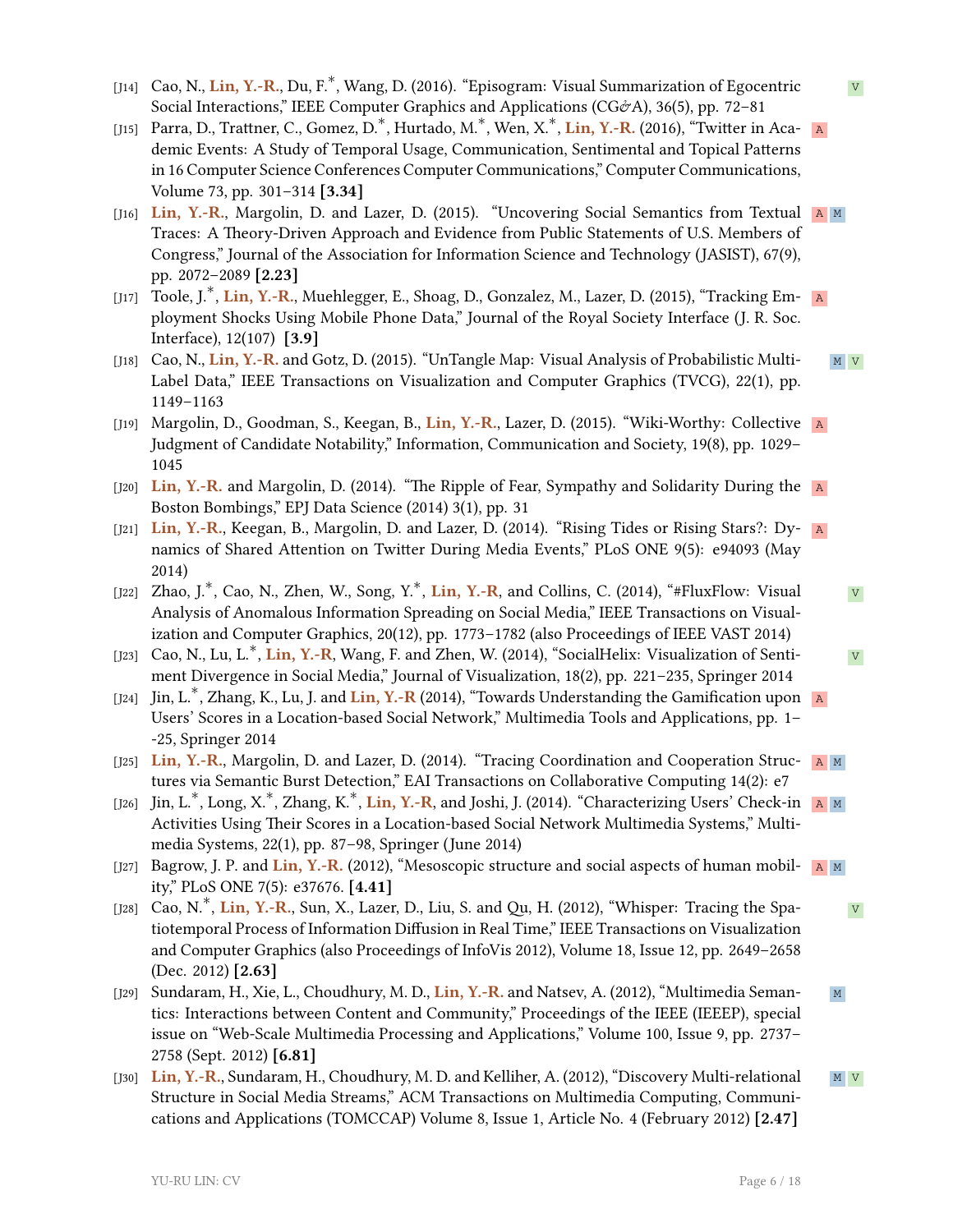- [J31] Sundaram, H., Lin, Y.-R., Choudhury, M. D. and Kelliher, A. (2012), "Understanding Structural M and Temporal Dynamics in Online Social Networks," IEEE Signal Processing Magazine (SPM), Special Issue on Signal and Information Processing for Social Learning and Networking, Volume 29, Issue 2, pp. 33–40 (March 2012) **[4.07]**
- [J32] Spicer, R., Lin, Y.-R., Kelliher, A. and Sundaram, H. (2012), "NextSlidePlease: Authoring and M V Delivering Dynamic Multimedia Presentations," ACM Transactions on Multimedia Computing, Communications and Applications (TOMCCAP) Volume 8 Issue 4, Article No. 53 (November 2012) **[2.47]**
- [J33] Lin, Y.-R., Candan, K. S., Sundaram, H. and Xie L. (2011), "SCENT: Scalable Compressed Mon- M itoring of Evolving Multi-Relational Social Networks," ACM Transactions on Multimedia Computing, Communications and Applications (TOMCCAP) Volume 7S, No. 1, Article 29 (October 2011) **[2.47]**
- [J34] **Lin, Y.-R.**, Sun, J., Sundaram, H., Kelliher, A., Castro, P. and Konuru, R. (2011), "Commu- M nity Discovery via Metagraph Factorization," ACM Transactions on Knowledge Discovery from Data (TKDD) Volume 5 Issue 3, Article No. 17 (August 2011)
- [J35] Cao, N., Sun, J., Lin, Y.-R., Gotz, D., Qu, H. and Liu, S. (2010), "FacetAtlas: Multi-facet Visu- M V alization for Rich Text Corpora," IEEE Transactions on Visualization and Computer Graphics (also Proceedings of InfoVis 2010), Volume 16, No. 6, pp. 1172–1181, 2010. **[2.63]**
- [J36] **Lin, Y.-R.**, Chi, Y., Zhu, S., Sundaram, H. and Tseng, B. L. (2009), "Analyzing Communities and M Their Evolutions in Dynamic Social Networks," ACM Transactions on Knowledge Discovery from Data (TKDD), special issue on Social Computing, Behavioral Modeling, and Prediction, Volume 3, Issue 2, pp. 1–31 (April 2009)
- [J37] **Lin, Y.-R.**, Sundaram, H., Chi, Y., Tatemura, J. and Tseng, B. L. (2008), "Detecting Splogs Via M Temporal Dynamics Using Self-Similarity Analysis," ACM Transactions on the Web (TWEB) Volume 2, Issue 1, pp. 1–35 (February 2008) **[2.81]**

### **Book Chapters and Invited Articles**

- [B1] Pelechrinis, K., Lin, Y.-R. (in press). "Tensor-Based Analysis for Urban Networks. In Encyclo- M pedia of Social Networks and Mining," Encyclopedia of Social Networks and Mining (ESNAM), Springer
- [B2] **Lin, Y.-R.** (2015), "Event-related Crowd Activities on Social Media," Social Phenomena: From A Data To Models (Editors: B. Gonçalves, N. Perra), Springer
- [B3] Wang, D., **Lin, Y.-R.**, and Bagrow, J. P. (2014), "Learning Emergencies from Big Data," Ency- A M clopedia of Social Networks and Mining (ESNAM), Springer 2014
- [B4] **Lin, Y.-R.**, Lazer, D. and Cao, N. (2013), "Watching How Ideas Spread Over Social Media," Spe- V cial Section: Arts, Humanities and Complex Networks, Leonardo 2013, Vol. 46, No. 3
- [B5] **Lin, Y.-R.**, Bagrow, J. P., and Lazer, D. (2012), "Quantifying Bias in Social and Mainstream Me- A M dia," ACM SigWeb Letters, Issue Summer, 2012, Article No. 5
- [B6] **Lin, Y.-R.**, Sundaram, H. and Kelliher, A. (2010), "Multi-modal Characterization of Social Net- M work Communities," Handbook of Social Networks Technologies and Applications, Springer 2010

### **Peer-reviewed Full Conference Papers**

*Papers with highly selective acceptance rates (<30%) are marked in bold. Acceptance rates are listed where information is available.*

- [C1] Chung, W.-T., Lin, Y.-R., Li, A.<sup>\*</sup>, Ertugrul, A.<sup>\*</sup>, Yan, M.<sup>\*</sup>(to appear), "March with and without **A** Feet: The Talking about Protests and Beyond," in Proc. of the 10th International Conference on Social Informatics (SocInfo 2018)
- [C2] Teng, X.<sup>∗</sup>, Yan, M.<sup>∗</sup>, Ertugrul, A.<sup>∗</sup>, **Lin, Y.-R.** (2018), "Deep into Hypersphere: Robust and Un- ∧ ⊠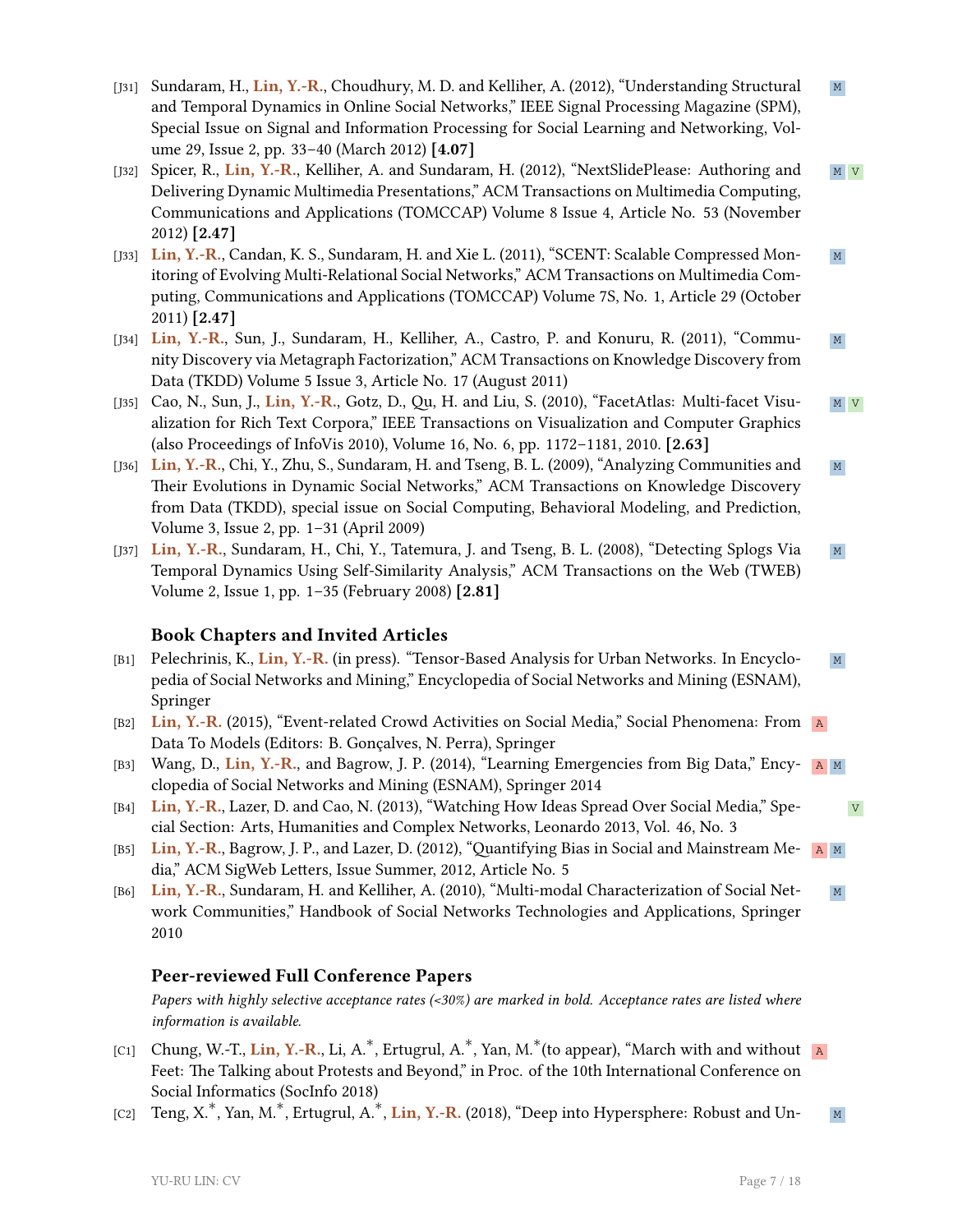supervised Anomaly Discovery in Dynamic Networks," in Proceedings of the 27th International Joint Conference on Artificial Intelligence (IJCAI 2018) **[20%]**

- [C3] Teng, X.<sup>\*</sup>, Lin, Y.-R., Wen, X.<sup>\*</sup>(2017), "Anomaly Detection in Dynamic Networks Using Multi- M View Time-Series Hypersphere Learning," in Proceedings of The 26th ACM International Conference on Information and Knowledge Management (CIKM 2017) **[21%]**
- [C4] Сао, N., Lin, C.<sup>∗</sup>, Zhu, Q.<sup>∗</sup>, **Lin, Y.-R.**, Teng, X.<sup>∗</sup>, Wen, X.<sup>∗</sup>(2017), "Voila: Visual Anomaly De- ∆ <mark>м ∨</mark> tection and Monitoring with Streaming Spatiotemporal Data," in IEEE Symposium on Visual Analytics Science and Technology (VAST 2017) **[21%]**
- [C5] Yang, M.<sup>\*</sup>, Wen, X.<sup>\*</sup>, Lin, Y.-R., Deng, L. (2017), "Quantifying Content Polarization on Twit- R M ter," in Proceedings of 2017 IEEE International Conference on Collaboration and Internet Computing (IEEE CIC 2017) **[Best Student Paper Award]**
- [C6] He, X.<sup>\*</sup>, Lu, D.<sup>\*</sup>, Margolin, D., Wang, M., Idrissi, S.<sup>\*</sup>, **Lin, Y.-R.** (2017), "The Signals and Noise: ∆ M Actionable Information in Improvised Social Media Channels During a Disaster," Proceedings of Web Science 2017 (WebSci 2017)
- [C7] Du, F.<sup>\*</sup>, Cao, N., <mark>Lin, Y.-R</mark>., Xu, P., Tong, H. (2017), "iSphere: Focus+Context Sphere Visualiza- v tion for Interactive Large Graph Exploration," Proceedings of the ACM SIGCHI Conference on Human Factors in Computing Systems (CHI 2017) **[25%]**
- [C8] Lopez, C., Farzan, R., Lin, Y.-R. (2017), "Connecting Neighbors: The Double-Edged Sword of A Mobilization Messaging in Hyper-Local Online Forums," Proceedings of the 28th ACM Conference on Hypertext and Social Media (Hypertext 2017)
- [C9] Chung, W.-T., Wei, K.<sup>\*</sup>, **Lin, Y.-R.** and Wen, X.<sup>\*</sup>(2016), "The Dynamics of Group Risk Percep- ∆A tion in the US After Paris Attacks," Proceedings of the 8th International Conference on Social Informatics (SocInfo 2016) **[28%; Best Paper Award]**
- [C10] Wen, X.<sup>\*</sup>, Lin, Y.-R., Pelechrinis, K. (2016), "PairFac: Event Analytics through Discriminant M Tensor Factorization," Proceedings of The 25th ACM International Conference on Information and Knowledge Management (CIKM 2016) **[17%]**
- [C11] Wen, X.<sup>∗</sup>, Lu, D.<sup>∗</sup>, **Lin, Y.-R.**, Lopez, C. (2016). "The Roles of Information Seeking Dynamics in ∆a Sustaining the Community Participation," Proceedings of 2016 IEEE International Conference on Collaboration and Internet Computing (IEEE CIC 2016) **[28%]**
- [C12] Liu, Z.<sup>\*</sup>, Lin, Y.-R., Wang, M.<sup>\*</sup>, Lu, Z. (2016), "Discovering Opinion Changes in Online Reviews ∧ M via Learning Fine-Grained Sentiments," Proceedings of 2016 IEEE International Conference on Collaboration and Internet Computing (IEEE CIC 2016) **[28%]**
- [C13] Lu, Z., Lin, Y.-R., Zhang, Q.<sup>\*</sup>, Chen, M.<sup>\*</sup>(2016), "Classifying Questions into Fine-grained cat-<br><sup>M</sup> egories using Topic Enriching," Proceedings of 17th International Conference on Information Reuse and Integration (IEEE IRI 2016) **[25%]**
- [C14] Wen, X.<sup>\*</sup>, **Lin, Y.-R.** (2016), "Sensing Distress Following A Terrorist Event," Proceedings of the ⊿ м 2016 International Conference on Social Computing, Behavioral-Cultural Modeling  $\dot{\sigma}$  Prediction and Behavior Representation in Modeling and Simulation (SBP-BRiMS 2016)
- [C15] Wang, M.<sup>\*</sup>, **Lin, Y.-R.** (2016), "Link Prediction via Multi-Hashing Framework," Proceedings of Ma the 2016 International Conference on Social Computing, Behavioral-Cultural Modeling & Prediction and Behavior Representation in Modeling and Simulation (SBP-BRiMS 2016)
- [C16] Jin, D.<sup>∗</sup>, Wang, M.<sup>∗</sup>, <mark>Lin, Y.-R.</mark> (2016), "TELELINK: Link Prediction in Social Network Based on മൃ Multiplex Cohesive Structures," Proceedings of the appear in 2016 International Conference on Social Computing, Behavioral-Cultural Modeling  $\mathcal O$  Prediction and Behavior Representation in Modeling and Simulation (SBP-BRiMS 2016)
- [C17] Zhang, K.<sup>\*</sup>, **Lin, Y.-R.** and Pelechrinis, K. (2016), "EigenTransitions with Hypothesis Testing: Ma The Anatomy of Urban Mobility," Proceedings of the 10th International AAAI Conference on Weblogs and Social Media (ICWSM 2016) **[17%]**
- [C18] Wen, X.<sup>\*</sup>, Lin, Y.-R. (2015), "Information Seeking and Responding Networks in Physical Gath- R M erings: A Case Study of Academic Conferences in Twitter," in The 2015 ACM Conference on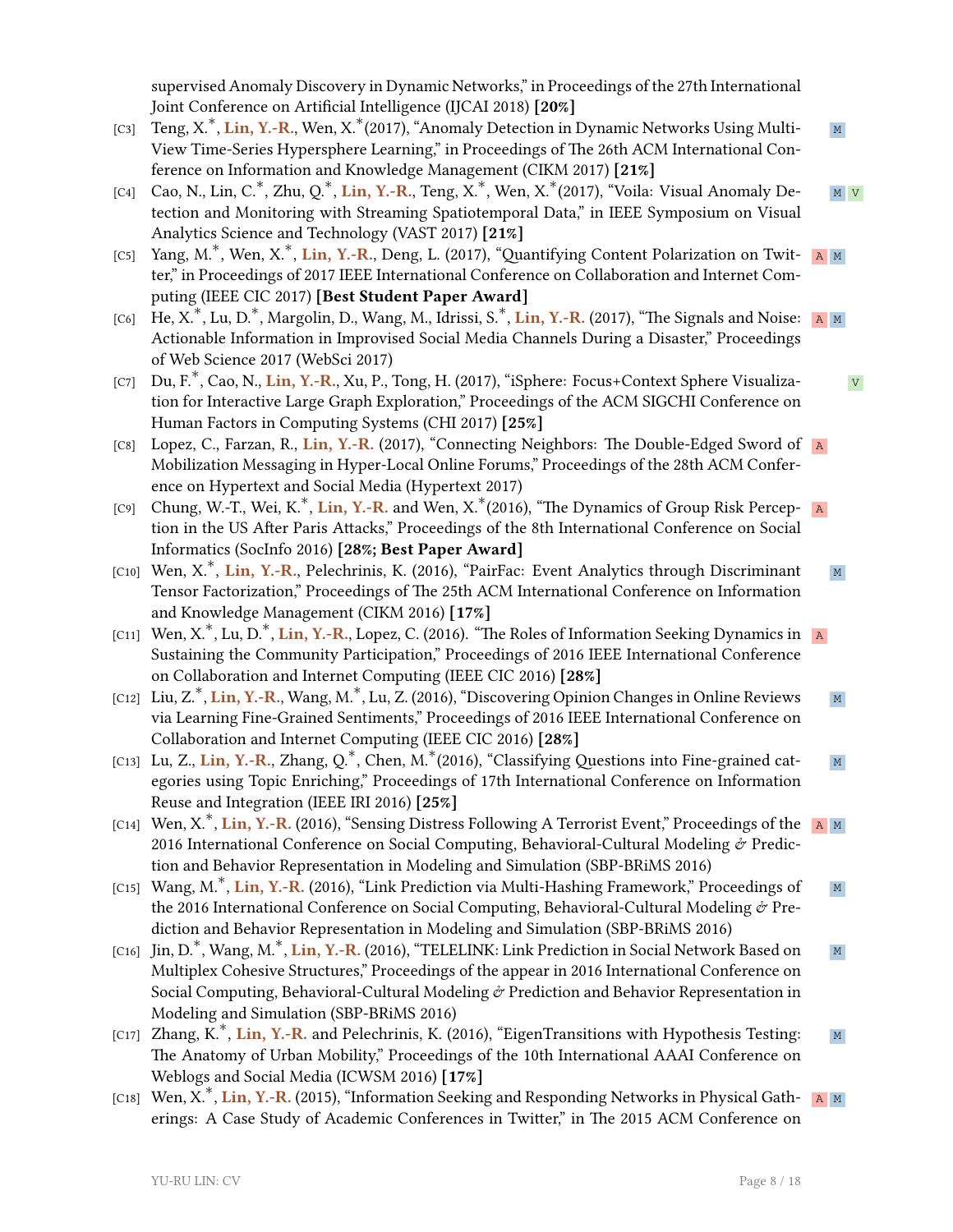Online Social Networks (COSN 2015) **[26%]**

- [C19] Cao, N., Shi, C., Lin, S., Lu, J., Lin, Y.-R., Lin, C.-Y. (2015), "TargetVue: Visual Analysis of V Anomalous User Behaviors in Online Communication Systems," in IEEE Symposium on Visual Analytics Science and Technology (VAST 2015) **[22%]**
- [C20] Li, L.<sup>\*</sup>, Tong, H., Cao, N., Ehrlich, K., <mark>Lin, Y.-R.</mark> and Buchler, N. (2015), "Replacing the Irreplace- м able: Fast Algorithms for Team Member Recommendation" in Proceeding of the International Conference on World Wide Web (WWW 2015) **[14%]**
- [C21] Cao, N., Lin, Y.-R., Li, L.<sup>\*</sup>and Tong, H. (2015), "g-Miner: Interactive Visual Group Mining on ⊿ <mark>и </mark> <mark>v</mark> Multivariate Graphs," in Proceedings of the ACM SIGCHI Conference on Human Factors in Computing Systems (CHI 2015) **[23%]**
- [C22] Du, F.<sup>\*</sup>, Cao, N., Zhao, J.<sup>\*</sup>and **Lin, Y.-R.** (2015), "Trajectory Bundling for Animated Transitions," in Proceedings of the ACM SIGCHI Conference on Human Factors in Computing Systems (CHI 2015) **[23%]**
- [C23] Lopez, C.<sup>∗</sup>, **Lin, Y.-R.** and Farzan, R. (2015), "What Makes Hyper-Local Online Discussion Fo- ∆a rums Sustainable?" in Proceedings of 48th Annual Hawaii International Conference on System Sciences (HICSS 2015) **[Honorable Mention Award]**
- [C24] Lin, Y.-R, Cao, N., Gotz, D., Lu, L.<sup>\*</sup>(2014), "UnTangle: Visual Mining for Data with Uncertain ∧ M <mark>v</mark> Multi-labels via Triangle Map," in Proceedings of 2014 IEEE International Conference on Data Mining (ICDM 2014) **[9.7%]**
- [C25] **Lin, Y.-R.** (2014). "Assessing Sentiment Segregation in Urban Communities," in Proceedings **A** M of the Seventh International Conference on Social Computing (SocialCom 2014)
- [C26] Zhao, J.<sup>∗</sup>, Cao, N., Zhen, W., Song, Y.<sup>∗</sup>, **Lin, Y.-R**, and Collins, C. (2014), "#FluxFlow: Visual v Analysis of Anomalous Information Spreading on Social Media," in IEEE Conference on Visual Analytics Science and Technology (IEEE VAST 2014) **[Honorable Mention Award]**
- [C27] Guerra, J.<sup>\*</sup>, Sahebi, S.<sup>\*</sup>, Brusilovsky, P., and Lin, Y.-R. (2014), "The Problem Solving Genome: A M Analyzing Sequential Patterns of Student Work with Parameterized Exercises," in The 7th International Conference on Educational Data Mining (EDM 2014) **[17%]**
- [C28] **Lin, Y.-R.**, Margolin, D., Keegan, B., Baronchelli, A. and Lazer, D. (2013). "#Bigbirds Never Die: A M Understanding Social Dynamics of Emergent Hashtag," Proceedings of the 7th International AAAI Conference on Weblogs and Social Media (ICWSM 2013) **[20%]**
- [C29] **Lin, Y.-R.**, Margolin, D., Keegan, B. and Lazer, D. (2013). "Voices of Victory: A Computational A M Focus Group Framework for Tracking Opinion Shift in Real Time," Proceeding of the 22th International Conference on World Wide Web, P&E Track (WWW 2013) [15%]
- [C30] Teng, C.-Y<sup>\*</sup>, Lin, Y.-R, and Adamic, L. (2012), "Recipe recommendation using ingredient net- **A** M works," Proceedings of Web Science 2012 (WebSci 2012)
- [C31] Cao, N.<sup>\*</sup>, **Lin, Y.-R.**, Sun, X., Lazer, D., Liu, S. and Qu, H. (2012), "Whisper: Tracing the Spatiotemporal Process of Information Diffusion in Real Time," Proceedings of the 18th IEEE Conference (InfoVis 2012) **[25%]**
- [C32] **Lin, Y.-R.**, Bagrow, J. P., Lazer D. (2011), "More Voices than Ever? Quantifying Bias in Social A M and Mainstream Media," Proceedings of the 5th International AAAI Conference on Weblogs and Social Media (ICWSM 2011) **[20%]**
- [C33] Sun, J., Cao, N., Gotz, D., Lin, Y.-R., and Qu, H. (2011), "SolarMap: Multifaceted Visual Analyt- M V ics for Topic Exploration," Proceedings of 2011 IEEE International Conference on Data Mining (ICDM 2011) **[12%]**
- [C34] Cao, N., Sun, J., **Lin, Y.-R.**, Gotz, D., Qu, H. and Liu, S. (2010), "FacetAtlas: Multi-facet Vi- M V sualization for Rich Text Corpora," Proceedings of the 16th IEEE InfoVis Conference (InfoVis 2010) **[26%]**
- [C35] Lin, Y.-R., Sun, J., Cao, N. and Liu, S. (2010), "ContexTour: Contextual Visual Analysis on M V Dynamic Multi-relational Clustering," Proceedings of 2010 SIAM International Conference on Data Mining (SDM 10) **[23%]**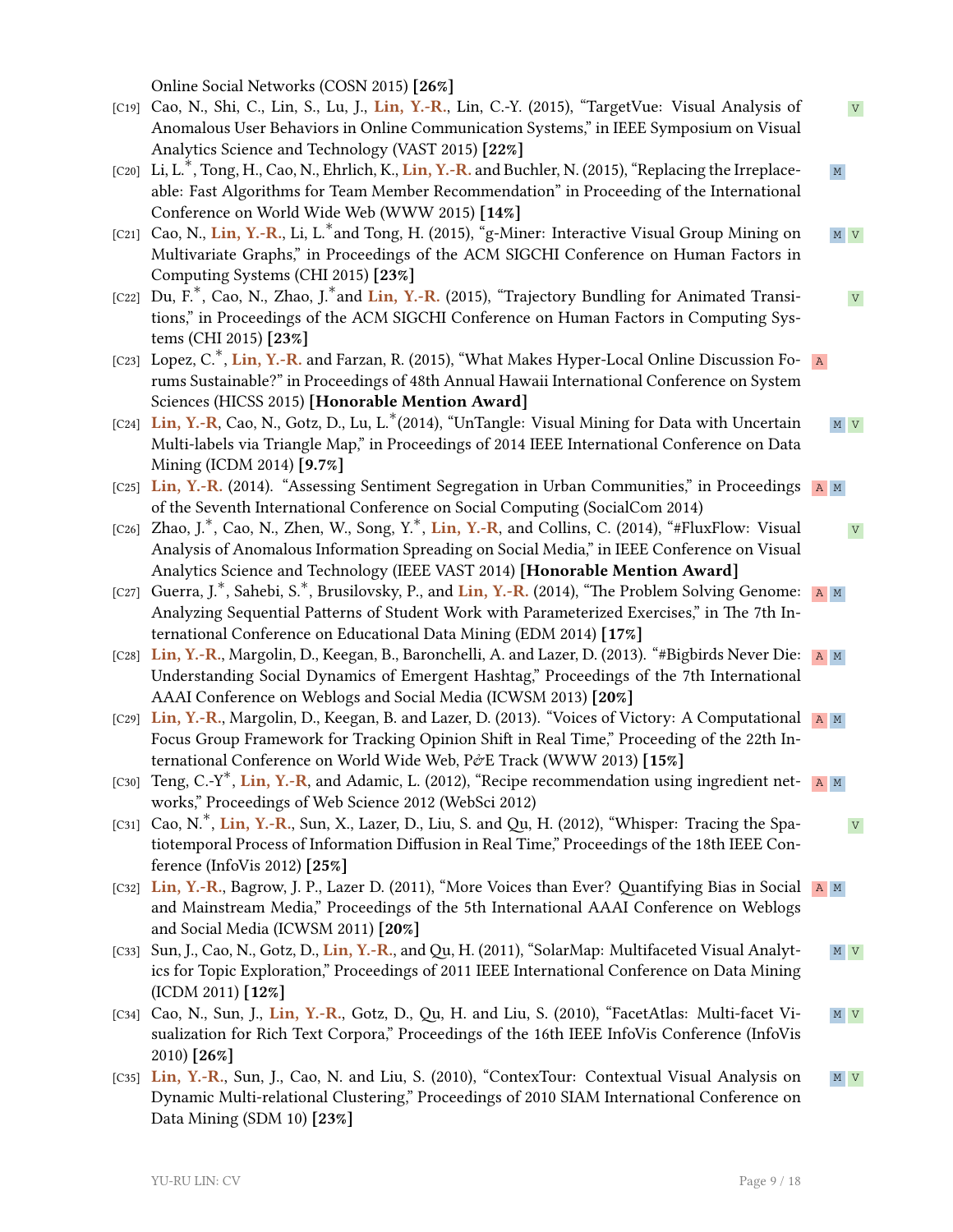- [C36] Choudhury, M. D., Lin, Y.-R., Sundaram, H., Candan, K. S., Xie, L. and Kelliher, A. (2010), "How M Does the Data Sampling Strategy Impact the Discovery of Information Diffusion in Social Media?" Proceedings of the International AAAI Conference on Weblogs and Social Media (ICWSM 2010) **[19%]**
- [C37] Lin, Y.-R., Sun, J., Castro, P., Konuru, R., Sundaram, H. and Kelliher, A. (2009), "MetaFac: M Community Discovery Via Relational Hypergraph Factorization," Proceedings of the 15th ACM SIGKDD International Conference on Knowledge discovery and data mining, pp. 527-536 (SIGKDD 2009 Research Track) **[21%]**
- [C38] **Lin, Y.-R.**, Chi, Y., Zhu, S., Sundaram, H. and Tseng, B. L. (2008), "FacetNet: A Framework for M Analyzing Communities and Their Evolutions in Dynamic Networks," Proceeding of the 17th International Conference on World Wide Web, pp. 685-694 (WWW 2008) **[11%]**
- [C39] **Lin, Y.-R.**, Sundaram, H., Chi, Y., Tatemura, J. and Tseng, B. (2007), "Blog Community Discov- M ery and Evolution Based on Mutual Awareness Expansion," Proceedings of the 2007 IEEE/WIC/ACM International Conference on Web Intelligence, pp. 48-56 (WI 2007) **[17%]**
- [C40] **Lin, Y.-R.**, Chen, W.-Y., Shi, X., Sia, R., Song, X., Chi, Y., Hino, K., Sundaram, H., Tatemura, J. M. and Tseng, B. L. (2006), "The Splog Detection Task and a Solution Based on Temporal and Link Properties," The Fifteenth Text REtrieval Conference Proceedings, 14 pages (TREC 2006) **[oral presentation]**
- [C41] Way, D.-L., Lin, Y.-R. and Shih, Z.-C. (2002), "The Synthesis of Trees in Chinese Landscape Painting Using Silhouette and Texture Strokes," Journal of WSCG, pp. 499-506 (WSCG 2002)

## **Peer-reviewed Short Conference Papers**

*Papers with highly selective acceptance rates (<30%) are marked in bold. Acceptance rates are listed where information is available.*

- [C42] Chau, H.<sup>\*</sup>, Li, A.<sup>\*</sup>, <mark>Lin, Y.-R.</mark> (2017), "Predicting Students Performance Based on Their Read- R M ing Behaviors," to appear in 2017 International Conference on Social Computing, Behavioral-Cultural Modeling  $\dot{\phi}$  Prediction and Behavior Representation in Modeling and Simulation (SBP-BRiMS 2017)
- [C43] Ding, T.<sup>\*</sup>, Deng, J.<sup>\*</sup>, Li, J.<sup>\*</sup>, Lin, Y.-R. (2017), "Sentiment Analysis and Political Party Classifi- M cation in 2016 U.S. President Debates in Twitter," to appear in 2017 International Conference on Social Computing, Behavioral-Cultural Modeling  $\mathring{\sigma}$  Prediction and Behavior Representation in Modeling and Simulation (SBP-BRiMS 2017)
- [C44] Li, L.<sup>\*</sup>, Tong, H., Cao, N., Ehrlich, K., <mark>Lin, Y.-R.,</mark> Buchler, N. (2016), "TEAMOPT: Interactive ∧ <mark>M v</mark> Team Optimization in Big Networks," Proc. of The 25th ACM International Conference on Information and Knowledge Management (CIKM 2016) (demo track)
- [C45] Farzan, R., Lu, D.<sup>\*</sup>and **Lin, Y.-R.** (2016), "What Happens Offline Stays Offline? Examining Sus- R tainability of A Hybrid Social System," Proceedings of the 27th ACM Conference on Hypertext and Social Media (Hypertext 2016)
- [C46] Sahebi, S.<sup>\*</sup>, **Lin, Y.-R.**, Brusilovsky, P. (2016), "Tensor Factorization for Student Modeling and ∧ ⊠ Performance Prediction in Unstructured Domain," Proceedings of the 9th International Conference on Educational Data Mining (EDM 2016)
- [C47] Wei, K.<sup>\*</sup>, **Lin, Y.-R.** (2016), "The Evolution of Latino Threat Narrative from 1997 to 2014," iCon- ∆a ference 2016 **[Best Poster Award Finalist]**
- [C48] Jin, S.<sup>\*</sup>, Chen, R.<sup>\*</sup>, Mu, X.<sup>\*</sup>, Lin, Y.-R. (2016), "Visual Factoring of Historical Migration Flows v in USA," iConference 2016
- [C49] Margolin, D., Liao, D.<sup>∗</sup>, **Lin, Y.-R.** (2015), "Conversing in Reflective Glory: A Systematic Study ∆a Using National Football League Games," in Proceedings of the 9th International AAAI Conference on Weblogs and Social Media (ICWSM 2015) [31%]
- [C50] Wen, X.<sup>\*</sup> and Lin, Y.-R. (2015), "Tweeting Questions in Academic Conferences: Seeking or Pro- A M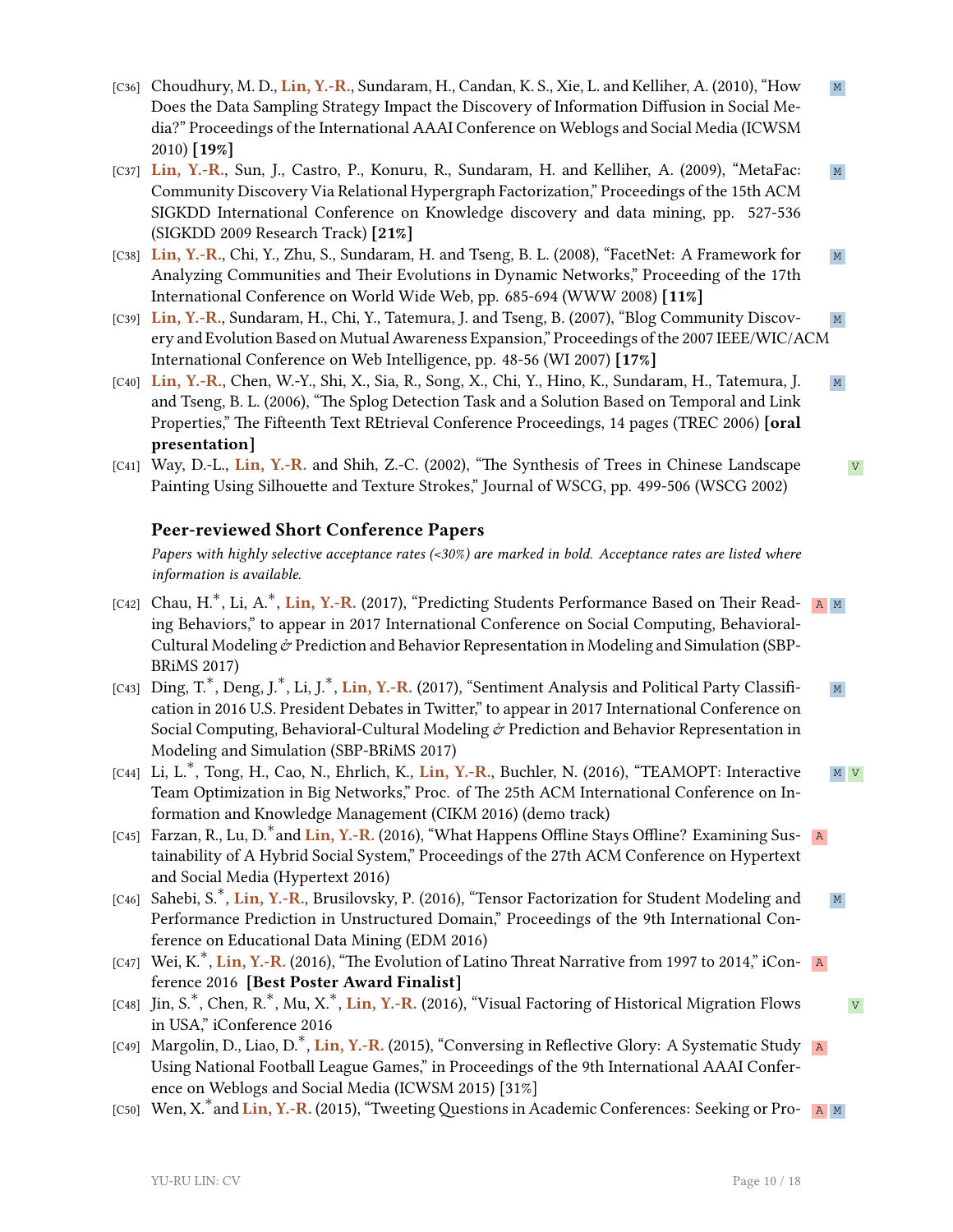moting Information?" in iConference 2015

- [C51] Tsai, C. H.<sup>\*</sup>and Lin, Y.-R. (2015), "The Evolution of Scientific Productivity of Junior Schol-A M ars," iConference 2015
- [C52] Lu, D.<sup>∗</sup>, Lu, Y.<sup>∗</sup>, Jeng, W.<sup>∗</sup>, Farzan, R., **Lin, Y.-R.** (2015), "Understanding Health Information **A** Intent via Crowdsourcing: Challenges and Opportunities," in iConference 2015 **[Best Poster Award Finalist]**
- [C53] Wen, X.<sup>\*</sup>, Lin, Y.-R, Trattner, C. and Parra, D. (2014), "Twitter in Academic Conferences: Usage, Networking and Participation over Time," in the 25th ACM Conference on Hypertext and Social Media (Hypertext 2014)
- [C54] Tsai, C. H.<sup>\*</sup>and Lin, Y.-R. (2014), "From Media Reporting to International Relations: A Case A Study of Asia-Pacific Economic Cooperation (APEC)," in Web Science 2014 (WebSci 2014)
- [C55] **Lin, Y.-R.** (2014). "The Ripples of Fear, Comfort and Community Identity During the Boston A Bombings," iConference 2014
- [C56] Lu, L.<sup>\*</sup>, Cao, N., Wen, Z., Wang, F., Lin, Y.-R and Qu, H. (2013), "Visualizing Sentiment Diver-v gence Dynamics in Social Media Through SocialHelix," IEEE Information Visualization (InfoVis 2013)
- [C57] Cao, N.<sup>\*</sup>, **Lin, Y.-R.**, Gotz, D., Sun, J. and Qu, H. (2011), "ChronAtlas: A Visualization for Dy-v namic Topic Exploration," IEEE Information Visualization (InfoVis 2011)
- [C58] Spicer, R., **Lin, Y.-R.** and Kelliher, A. (2009), "Nextslideplease: Agile Hyperpresentations," Pro- V ceedings of the 2009 ACM International Conference on Multimedia (MM 2009 Video Track)
- [C59] Spicer, R., **Lin, Y.-R.**, Kelliher, A. and Sundaram, H. (2009), "A Slide-Ware Application to Sup- V port Discursive Presentations," Proceedings of the 2009 ACM International Conference on Multimedia, pp. 971-972 (MM 2009) (technical demo)
- [C60] **Lin, Y.-R.**, Sundaram, H., Choudhury, M. D. and Kelliher, A. (2009), "Temporal Patterns in So- M cial Media Streams: Theme Discovery and Evolution Using Joint Analysis of Content and Context," IEEE International Conference on Multimedia and Expo, pp. 1456-1459 (ICME 2009)**[Oral presentation; 22%]**
- [C61] Choudhury, M. D., Sundaram, H., Lin, Y.-R., John, A. and Seligmann, D. D. (2009), "Connecting M Content to Community in Social Media via Image Content, User Tags and User Communication," IEEE International Conference on Multimedia and Expo, pp. 1238-1241 (ICME 2009)**[Oral presentation; 22%]**
- [C62] **Lin, Y.-R.**, Sundaram, H. and Kelliher, A. (2009), "JAM: Joint Action Matrix Factorization for M Summarizing a Temporal Heterogeneous Social Network," Proceedings of the International AAAI Conference on Weblogs and Social Media, 4 pages (ICWSM 2009) **[23%]**
- [C63] **Lin, Y.-R.**, Sun, J., Castro, P., Konuru, R., Sundaram, H. and Kelliher, A. (2009), "Extracting M Community Structure through Relational Hypergraphs," Proceedings of the 18th International Conference on World Wide Web, pp. 1213-1214 (WWW 2009) **[21%]**
- [C64] **Lin, Y.-R.**, Sundaram, H. and Kelliher, A. (2009), "Summarization of Large Scale Social Net- M work Activity," IEEE International Conference on Acoustics, Speech and Signal Processing, pp. 3481-3484 (ICASSP 2009) [44%]
- [C65] **Lin, Y.-R.**, Sundaram, H. and Kelliher, A. (2008), "Summarization of Social Activity over Time: M People, Actions and Concepts in Dynamic Networks," Proceeding of the 17th ACM conference on Information and knowledge management, pp. 1379-1380 (CIKM 2008) **[16%]**
- [C66] **Lin, Y.-R.**, Sundaram, H., Chi, Y., Tatemura, J. and Tseng, B. L. (2007), "Splog Detection Using M Content, Time and Link Structures," IEEE International Conference on Multimedia and Expo, pp. 2030-2033 (ICME 2007) [45%]
- [C67] Lin, Y.-R. and Sundaram, H. (2007), "Blog Antenna: Summarization of Personal Blog Temporal M V Dynamics Based on Self-Similarity Factorization," IEEE International Conference on Multimedia and Expo, pp. 540-543 (ICME 2007) [45%]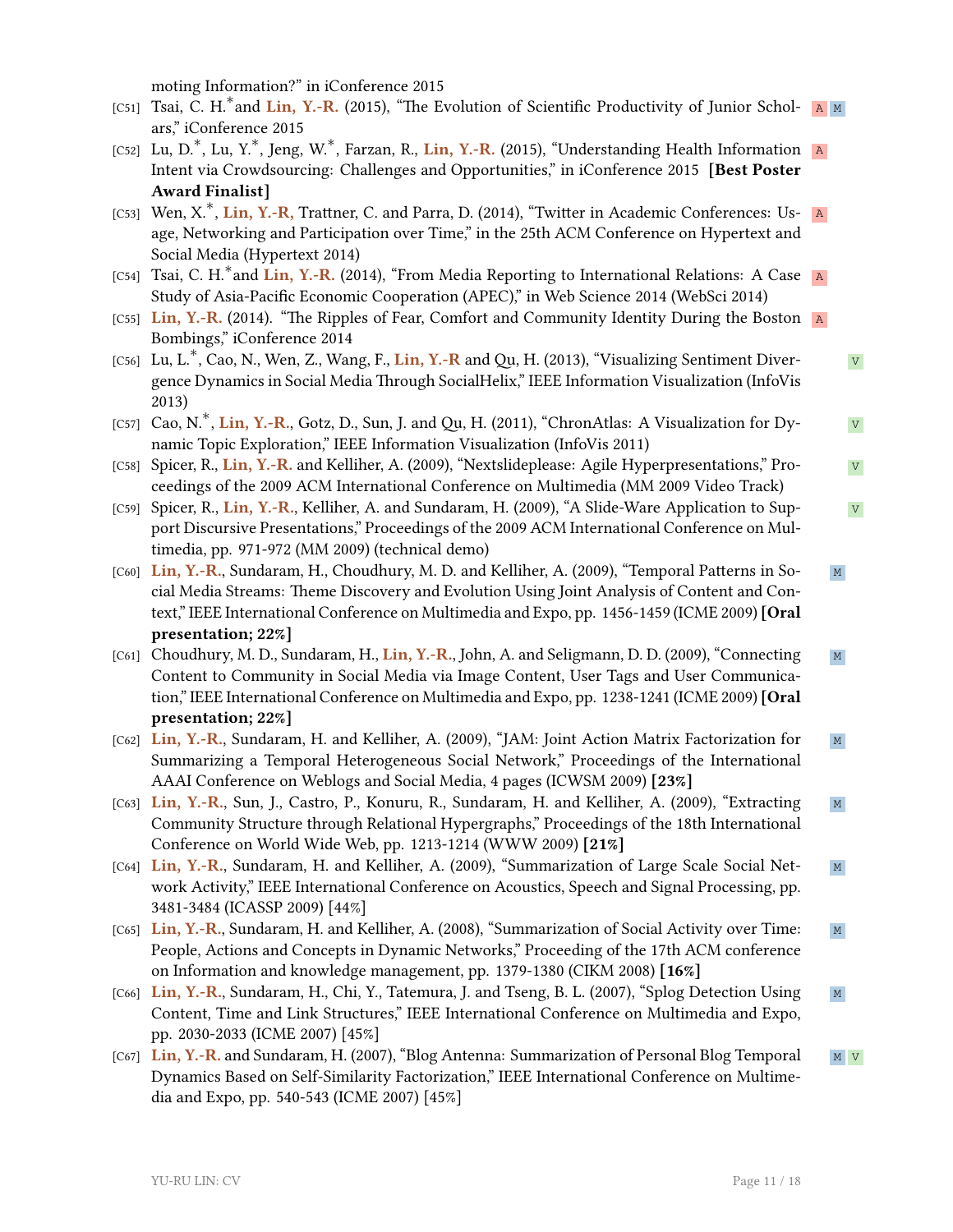### **Peer-reviewed Workshop Papers**

- [W1] Ahn, Y.<sup>\*</sup>, **Lin, Y.-R.** (2018), "PolicyFlow: Interpreting Policy Diffusion in Context ," in The KDD v 2018 Workshop on Interactive Data Exploration and Analytics
- [W2] Javadi, S.<sup>\*</sup>, **Lin, Y.-R.**, Pelechrinis, K. (2018), "Discovering Functionality of Urban Regions by ⊿ м Learning Low-dimensional Representations of a Spatial Multiplex Network," in the KDD 2018 Mining Urban Data (MUD) Workshop
- [W3] He, X.<sup>\*</sup>, Lin, Y.-R. (2016), "Monitoring Collective Attention During Disasters," in International A M Workshop on Collaborative Internet Computing for Disaster Management (CIC-DM 2016)
- [W4] Chung, W.-T., Lin, Y.-R. (2016), "Probing Construct Validity in Data-driven Disaster Analy- A sis," in International Workshop on Collaborative Internet Computing for Disaster Management (CIC-DM 2016)
- [W5] Su, Y.<sup>∗</sup>, Lan, Z.<sup>∗</sup>, **Lin, Y.-R.**, Comfort, L., Joshi, J. (2016), "Tracking Public Response and Relief a Efforts Following the 2015 Nepal Earthquake," in International Workshop on Collaborative Internet Computing for Disaster Management (CIC-DM 2016)
- [W6] Sahebi, S.<sup>\*</sup>, **Lin, Y.-R.**, Brusilovsky, P. (2016), "Tensor Factorization for Student Modeling and M Performance Prediction in Unstructured Domain," Machine Learning for Digital Education and Assessment Systems (MLDEAS), ICML 2016 Workshop
- [W7] Tsai, C. H.<sup>\*</sup>and <mark>Lin, Y.-R.</mark> (2016), "Tracing and Predicting Collaboration for Junior Scholars," in ⊔a ∣m The WWW 2016 BigScholar workshop, WWW 2016 Companion Proceedings
- [W8] Le, A.<sup>\*</sup>, Lin, Y.-R, Pelechrinis, K. (2014), "Information Network Mining: A Case For Emger- M gency Scenarios," in The 2014 KDD Workshop on Learning about Emergencies from Social Information (KDD-LESI 2014)
- [W9] Margolin, D., Lin, Y.-R., Brewer, D. and Lazer, D. (2013), "Matching Data and Interpretation: A Towards a Rosetta Stone Joining Behavioral and Survey Data," Proceedings of the When the City Meets the Citizen Workshop, ICWSM 2013
- [W10] Lin, Y.-R. and Tolentino, L. (2010), "Position Paper Tweeting Globally, Acting Locally: Boom- M V ing and Sustaining Disability Awareness through Twitter," Proceedings of the CHI 2010 Microblogging Workshop
- [W11] **Lin, Y.-R.**, Sundaram, H., Chi, Y., Tatemura, J. and Tseng, B. L. (2007), "Splog Detection Us- M ing Self-Similarity Analysis on Blog Temporal Dynamics," Proceedings of the 3rd International Workshop on Adversarial Information Retrieval on the Web, pp. 1-8 (AIRWeb 2007) [Full paper]
- [W12] Lin, Y.-R., Sundaram, H., Chi, Y., Tatemura, J. and Tseng, B. L. (2006), "Discovery of Blog M Communities Based on Mutual Awareness," Proceedings of the 3rd Annual Workshop on the Weblogging Ecosystems: Aggregation, Analysis and Dynamics, 12 pages (WWE 2006) [Full paper]
- [W13] Watts, J. and Lin, Y.-R. (2006), "Agent-based Model of a Simple Prehistoric Exchange Sys- A V tem," Archaeological Sciences of the Americas Symposium 2006
- [W14] Way, D.-L., **Lin, Y.-R.** and Shih, Z.-C. (2002), "Chinese Ink Rendering for Trees Using Outline V Drawing and Texture Strokes," Proceedings of 2002 International Workshop on Advanced Image Technology, pp. 1-5 (IWAIT 2002) **[Best Paper Award]**

### **Technical Reports**

- [R1] **Lin, Y.-R.**, Lazer, D., Kennedy, R. (2015). "The Geography of Money and Politics: Population Density, Social Networks and Political Contributions," SSRN-id2632149
- [R2] **Lin, Y.-R.**, Sundaram, H. and Kelliher, A. (2008), "Community Trajectory: Discovery of Evolutionary Collaboration Patterns Based on Event Co-participation," AME-TR-2008-4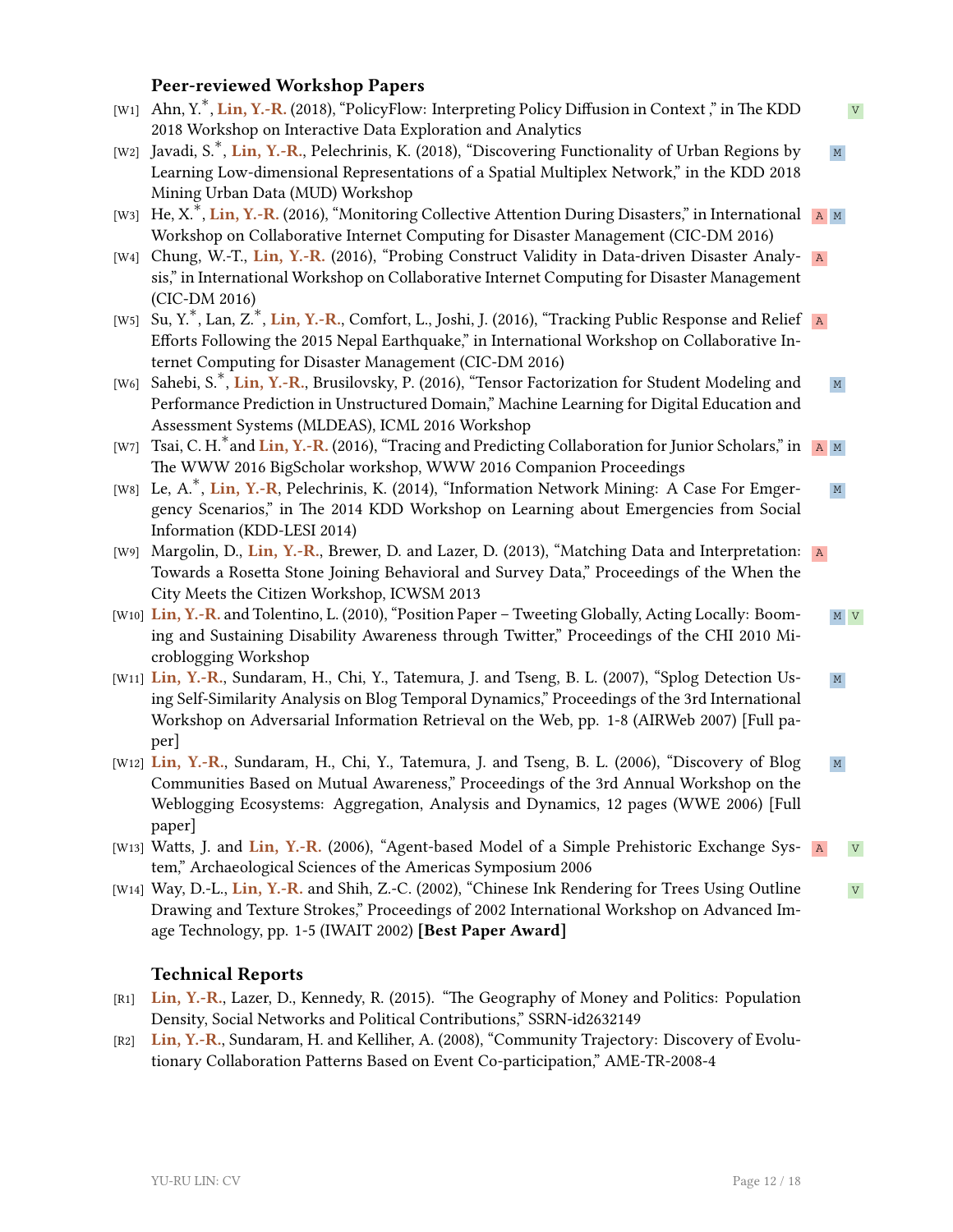### **Thesis**

- [T1] **Lin, Y.-R.** (2010), "Community Discovery in Dynamic, Rich-context Social Networks," Ph.D. Thesis (2011 CIDSE **Outstanding Ph.D. Student Award** in Computer Science)
- [T2] **Lin, Y.-R.** (2001), "The Synthesis of Trees in Chinese Landscape Painting," Master Thesis (a short version of the thesis won the IWAIT 2002 **Best Paper Award**)

# PATENTS

- [P1] **Lin, Y.-R.**, Method for Edge Detection and Contour Stroke Generation, and Computer Readable Medium Thereof. Patent filed in 2004. Issued: No. I256599, US Patent 7386169, June 2008; Taiwan IPO, June 2006.
- [P2] **Lin, Y.-R.** and Wang, C.-Y., Slideshow Composition Method. Patent filed in 2004. Issued: No. I267743, Taiwan IPO, December 2006
- [P3] **Lin, Y.-R.**, Hsu, S.-F. and Wang, E., System and Method for the Automatic and Semi-Automatic Media Editing. Patent filed in 2004. Issued: No. I233753, Taiwan IPO, December 2005
- [P4] **Lin, Y.-R.** and Wu, A., Profile Rendering Method for Three-Dimensional Object to Create Continuous Picture Frames by Abstracting Silhouette, Surface Boundaries and Creases. Patent filed in 2002. Issued: No. I267798, Taiwan IPO, December 2006

# **Selected Talks and Presentations**

## **Computational / Data Science**

- 2018 *Data Analytics for Community Resilience in a Cyber-Physical Society*, "Young AI Star" Talk at the Artificial Intelligence Forum 2018, National Cheng Kung University, Tainan, Taiwan, May, 2018
- 2017 *Tracking Risk and Impact from Disaster Events Using Social Sensors*, Keynote at the 1st International Workshop on Digital Footprints Analysis: Behavior Prediction, Risk Assessment, and Security Analytics (sponsored by IBM Research  $\dot{\sigma}$  Tongji University), Shanghai, China, May, 2017
- 2017 *Mining Insights from Disaster Events Using Social Sensors*, Pennsylvania State University, April, 2017
- 2016 *Tracking Collective Response to Terrorist Attacks Using Social Media Sensors*, Indiana University, October, 2016
- 2016 *Tracking Collective Response to Terrorist Attacks Using Social Media Sensors*, Thomson Reuters Speaker Series, New York City, September, 2016
- 2016 *Collective Sensemaking via Social Sensors*, ACM SIGKDD 2016 Tutorial, San Francisco, August, 2016
- 2015 *Tracking Collective Response to Massive Disruptive Events via Mining Big Data*, Social Dynamics  $\acute{\sigma}$  Community Health Speaker Series, University of Pittsburgh, November, 2015
- 2015 *Tracking Collective Response to Massive Disruptive Events via Mining Big Data*, "Technology: Research in Chronic and Critical Illness" Seminars, School of Nursing, University of Pittsburgh, November, 2015
- 2015 *Tracing The Emotional Spreading Following A Mass Violence Event via Mining Big Data*, Institute of Information Science, Academia Sinica, Taiwan, May, 2015
- 2015 *Introduction to Data Science for the Humanities and Social Sciences*, iSchool/ULS Series, University of Pittsburgh Library System, April, 2015
- 2015 *Tracing The Emotional Spreading Following A Mass Violence Event via Big Data*, Joint SIS/DBMI Colloquium, February, 2015
- 2014 *The Ripple of Fear, Sympathy and Solidarity During A Large-scale Disruptive Event*, Kavli Frontiers of Science symposium, Tokyo, Japan, December, 2014, co-sponsored by the Japan Society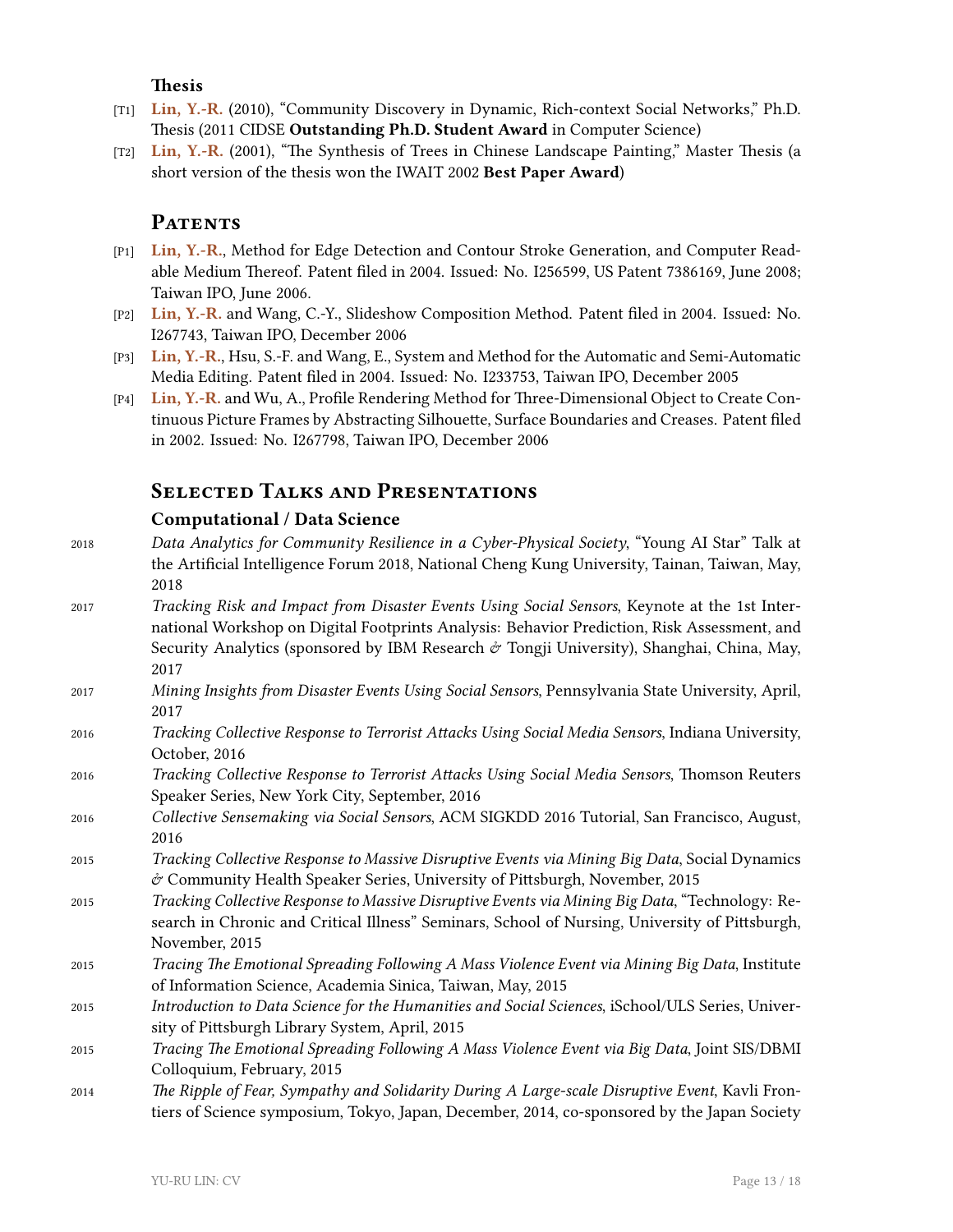|      | for the Promotion of Sciences (JAFoS) and the National Academy of Sciences (NAS)                    |
|------|-----------------------------------------------------------------------------------------------------|
| 2014 | Emotional Spreading in Emergencies, Urban Systems and Networks, NetSci 2014, Berkeley, CA,          |
|      | USA, June 2014                                                                                      |
| 2014 | Rising tides or rising stars?: Dynamics of shared attention on Twitter during media events, HCII    |
|      | Seminar Series, Carnegie Mellon University, April 2014                                              |
| 2013 | Rising tides or rising stars?: Dynamics of shared attention on Twitter during media events, Indiana |
|      | University, June 2013                                                                               |
| 2013 | Rising tides or rising stars?: Dynamics of shared attention on Twitter during media events, NetSci  |
|      | 2013, Copenhagen, Denmark, June 2013                                                                |
| 2013 | #Bigbirds never die: understanding the dynamics of emergent hashtags, Lightning talks, spon-        |
|      | sored by Hacks/Hackers Boston and the Nieman-Berkman Fellowship, March 2013                         |
| 2013 | Making sense of emergent collective behavior from observed big data, the University of Vermont,     |
|      | March 2013                                                                                          |
| 2013 | Making sense of emergent collective behavior from observed big data, the University of Pittsburgh,  |
|      | March 2013                                                                                          |
| 2012 | Mining Big Data: Understanding Human Cultures Through Many Imperfect Len, the 4th Interna-          |
|      | tional Conference on Applied Human Factors and Ergonomics 2012 (AHFE 2012), San Francisco,          |
|      | California, USA, July 2012                                                                          |
| 2012 | The geography of money and politics, NetSci 2012, Evanston, IL, June 2012                           |
| 2012 | Tracing the invisible networks of US politics, NetSci 2012, Evanston, IL, June 2012                 |
| 2011 | Bias in Social and Mainstream Media, Interdisciplinary Workshop on Information and Decision         |
|      | in Social Networks (WIDS), May 2011                                                                 |
| 2010 | Community discovery in dynamic, rich-context social networks, SDM 2010 Student Doctoral Fo-         |
|      | rum, April 2010                                                                                     |
| 2010 | Community discovery in dynamic, rich-context social networks, Center for Complex Network            |
|      | Research, Northeastern University, April 2010                                                       |
| 2010 | Socially Mediating Disability Awareness, Local to Global Justice Teach-in 2010, March 2010          |
| 2009 | Community Discovery in Dynamic, Rich Media Social Networks, National Taiwan University,             |
|      | Taiwan, April 2009                                                                                  |
| 2008 | Summarization of Community Shared Social Media, IBM T. J. Watson Research Center, Hawthorne,        |
|      | NY, October 2008                                                                                    |
|      | <b>Data Visualization</b>                                                                           |
| 2018 | Visualizing Policy Diffusion in Context, Tutorial at the 2018 State Politics and Policy Conference, |
|      | Pennsylvania State University, June, 2018                                                           |
| 2016 | Analyzing User behaviors via Data Visualization Techniques, SBP 2016 Tutorial, Washington DC,       |
|      | <b>July</b> , 2016                                                                                  |
| 2012 | Whisper: Tracing the Spatiotemporal Process of Information Diffusion in Real Time, Arts, Hu-        |

- manities, and Complex Networks 3rd Leonardo satellite symposium at NetSci 2012 2010 *FacetAtlas: Multifaceted Visualization for Rich Text Corpora*, Connecting The Dots Network Vi-
- sualization Symposium, Harvard University, October 2010

### **Social / Political Science**

- 2013 *Rising tides or rising stars?: Dynamics of shared attention on Twitter during media events*, the 6th Annual Political Networks Conference, June 2013
- 2013 *Why So Similar?: A Social Theoretical Approach to Document Comparison*, Sunbelt 2013, Hamburg, Germany, May 2013
- 2012 *The geography of money and politics*, the 5th Annual Political Networks Conference, June 2012
- 2011 *Bias in Social and Mainstream Media*, the 4th Annual Political Networks Conference, June 2011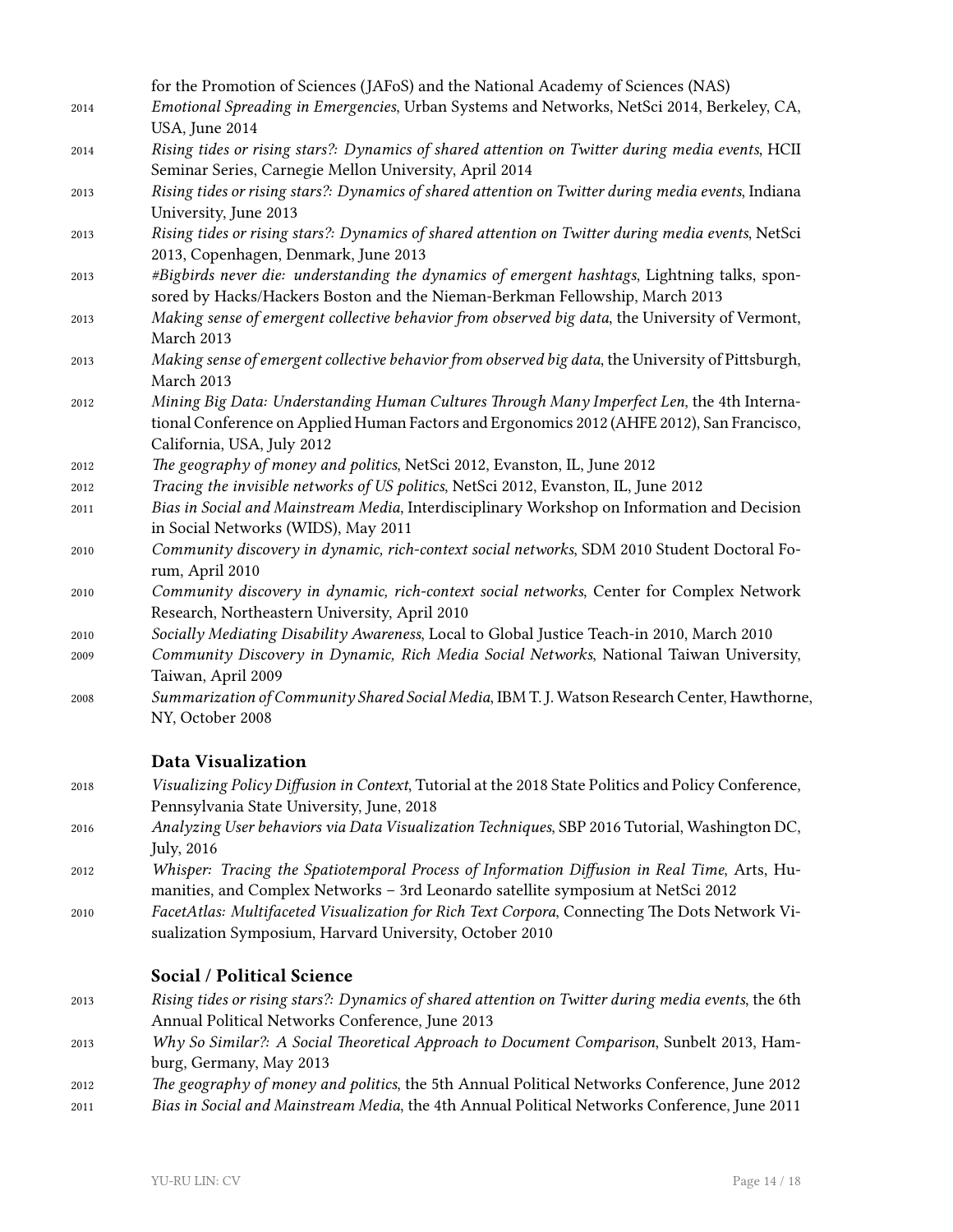# **Selected Press**

| Americans' "unique connection" to Las Vegas could impact grieving, Las Vegas Sun [link]          |
|--------------------------------------------------------------------------------------------------|
| Real-time transit information making inroads in Oakland, Pittsburgh Post Gazette [link]          |
| Can phone data detect real-time unemployment?, MIT News [link].                                  |
| What Could Economists Do With All That Cell-Phone Data?, The Atlantic [link].                    |
| How your cell phone knows if you've been laid off, Fortune [link].                               |
| How Researchers Could Tell If You've Been Laid Off-From Your Cell-Phone Records, WSJ Real Time   |
| Economics [link].                                                                                |
| New study finds link between unemployment rate and cellphone use, The Boston Globe [link].       |
| Want To Know How Many People Are Working? Cell-Phone Data Will Tell You Way Before The           |
| Jobs Report, Fast Company [link].                                                                |
| Looking at Social Media Reactions After Terrorist Attack, PsychCentral [link].                   |
| Understanding How Emotions Ripple After Terrorist Acts, Pitt News [link], ScienceDaily, and      |
| Phys.org.                                                                                        |
| Could Nate Silver Predict How Good Your Pumpkin Pie Will Be?, NPR Blog [link]                    |
| Whisper: Tracing the Propagation of Twitter Messages in Time and Space, Information Aesthetics   |
| $[\text{link}]$                                                                                  |
| Money and memes in politics, news@Northeaster [link]                                             |
| The Incredible Negative Spending of Super PACs, The Atlantic [link]                              |
| Data for the debates, iNSolution Research Blog [link]                                            |
| Where and When Do Candidates Raise Money? An Awesome Visualization, The Atlantic [link]          |
| Cooking can be surprisingly forgiving, ScienceNews [link]                                        |
| Recipe Networks Reveal Human Taste Preferences: Network science is revolutionising the future of |
| food, techology review, published by MIT [link]                                                  |
| The expanding fiscal waistline, iNSolution Research Blog [link]                                  |
| Tweeting the elections, news@Northeastern [link]                                                 |
|                                                                                                  |

# **Professional Services**

# **Chair / Co-chair**

| 2019 | Program Co-Chair, The 13th International AAAI Conference on Weblogs and Social Media                 |
|------|------------------------------------------------------------------------------------------------------|
|      | (ICWSM 2019)                                                                                         |
| 2018 | Chair of Graduate Program, 2018 International Conference on Social Computing, Behavioral-            |
|      | Cultural Modeling & Prediction and Behavior Representation in Modeling and Simulation (SBP-          |
|      | <b>BRIMS 2018)</b>                                                                                   |
| 2018 | 3rd International Workshop on Event Analytics using Social Media Data (EASM 2018), co-               |
|      | located with ICWSM 2018                                                                              |
| 2018 | International Workshop on Social Web for Disaster Management (SWDM'18), co-located with              |
|      | <b>WSDM 2018</b>                                                                                     |
| 2017 | Program Co-Chair & Chair of Graduate Program, 2017 International Conference on Social Com-           |
|      | puting, Behavioral-Cultural Modeling $\mathcal O$ Prediction and Behavior Representation in Modeling |
|      | and Simulation (SBP-BRiMS 2017)                                                                      |
| 2017 | 2nd International Workshop on Event Analytics using Social Media Data (EASM 2017), co-               |
|      | located with ICWSM 2017                                                                              |
| 2016 | International Workshop on Social Web for Disaster Management (SWDM'16), co-located with              |
|      | <b>CIKM 2016</b>                                                                                     |
| 2016 | Student Travel Award Chair, IEEE International Conference on Big Data (IEEE BigData 2016)            |
| 2016 | International Workshop on Collaborative Internet Computing for Disaster Management (CIC-             |
|      | DM 2016)                                                                                             |
| 2016 | Tutorial Chair, 2016 International Conference on Social Computing, Behavioral-Cultural Mod-          |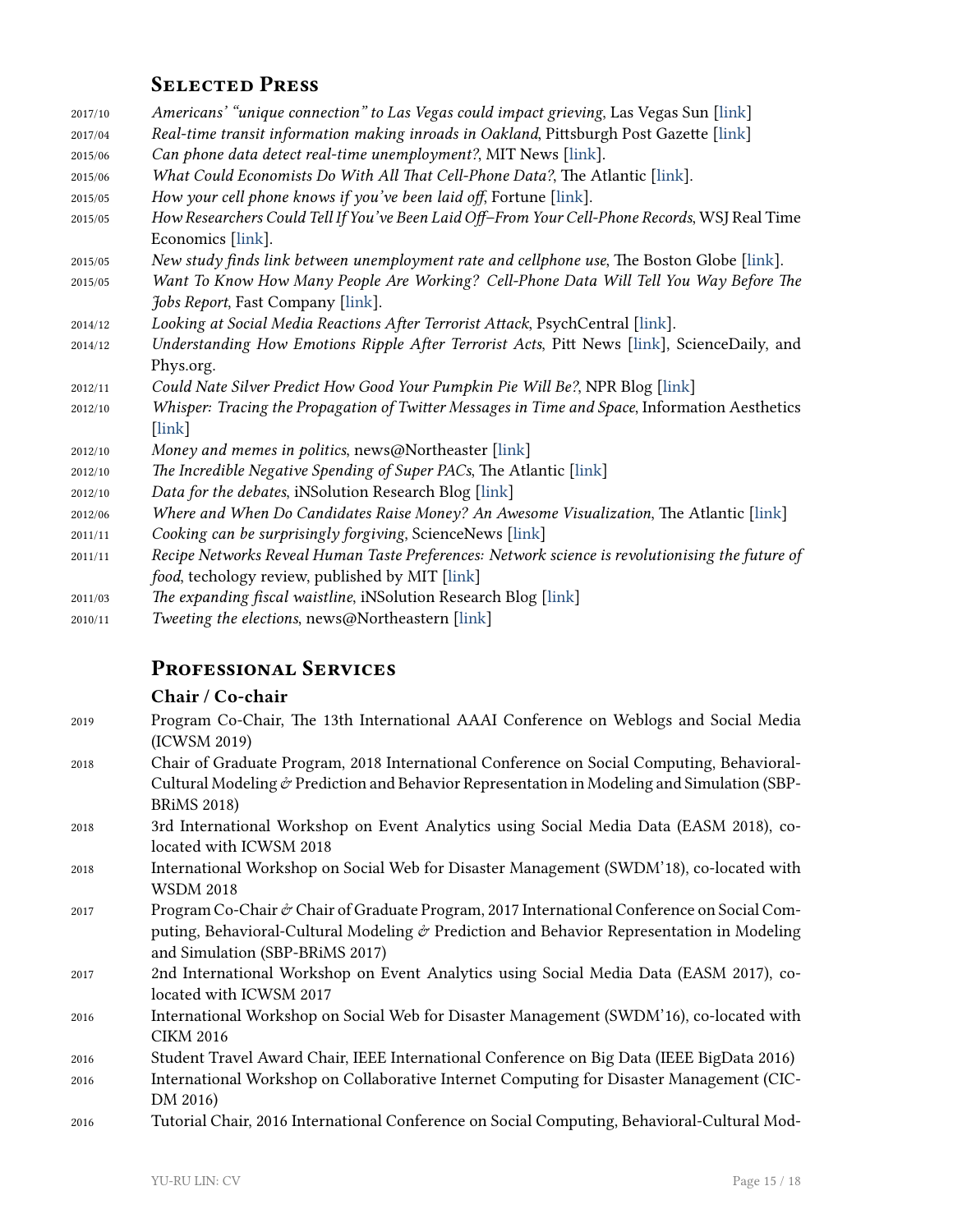eling, & Prediction (SBP16) 2015 IEEE ICDM Workshop on Event Analytics using Social Media Data (EASM 2015) 2014 IEEE International Workshop on Collaborative Big Data (C-Big 2014) 2014 IEEE Big Data Workshop: Challenges  $\dot{\varphi}$  Issues on Scholarly Big Data Discovery and Collaboration (SBD 2014) 2014 KDD Workshop on Learning about Emergencies from Social Information (KDD-LESI 2014) 2013 KDD Mutimedia Data Mining (MDM) Workshop

2011 Doctoral Symposium in ACM Multimedia 2011

### **Senior Program Committee Member (SPC)**

International School and Conference on Network Science 2017 (NetSci 2017) The International Conference on World Wide Web (WWW 2017) The International Joint Conference on Artificial Intelligence (IJCAI 2015) The International AAAI Conference on Weblogs and Social Media (ICWSM 2014, 2015, 2016, 2017, 2018)

## **Program Committee Member**

The International Conference on World Wide Web (WWW 2011, 2012, 2014, 2015, 2016, 2017, 2018, 2019)

ACM SIGKDD Conference on Knowledge Discover and Data Mining (KDD 2015, 2016, 2018) IEEE/ACM International Conference on Advances in Social Networks Analysis and Mining (ASONAM 2015, 2016, 2017)

The International Conference on Social Informatics (SocInfo 2011, 2016, 2017, 2018) International Conference on Social Computing, Behavioral-Cultural Modeling, & Prediction (SBP 2016, 2017)

International Conference on Computational Social Science (IC2S2 2016, 2017, 2018) Information+ Conference 2018

Visualization in Data Science (VDS at IEEE VIS 2018) ACM Web Science 2014 Conference (Web-Sci 2014)

IEEE/ASE International Conference on Social Computing (SocialCom 2014)

ACM International Conference on Web Search and Data Mining (WSDM 2013, 2014, 2016) ACM Multimedia 2013 (MM 2013, 2014, 2017)

ACM Conference on Hypertext and Social Media (HT 2012, 2013, 2018)

The International AAAI Conference on Weblogs and Social Media (ICWSM 2010, 2011, 2012) International Workshop on Social Web for Disaster Management (SWDM 2015)

International Workshop on Finding Patterns of Human Behaviors in Network and Mobility Data (NEMO 2011)

First International Workshop on Data Management and Analytics for Semi-Structured Business Processes (dma4sp 2011, 2013)

Workshop on Large-scale Data Mining: Theory and Applications (LDMTA 2010)

ACM Transactions on Knowledge Discovery from Data, Special Issue on Large-scale Data Mining: Theory and Applications (2010)

ICWSM Data Challenge Workshop 2009

### **Reviewer**

Communications of the ACM PLoS ONE Scientific Reports Journal of the Royal Society Interface (J. R. Soc. Interface)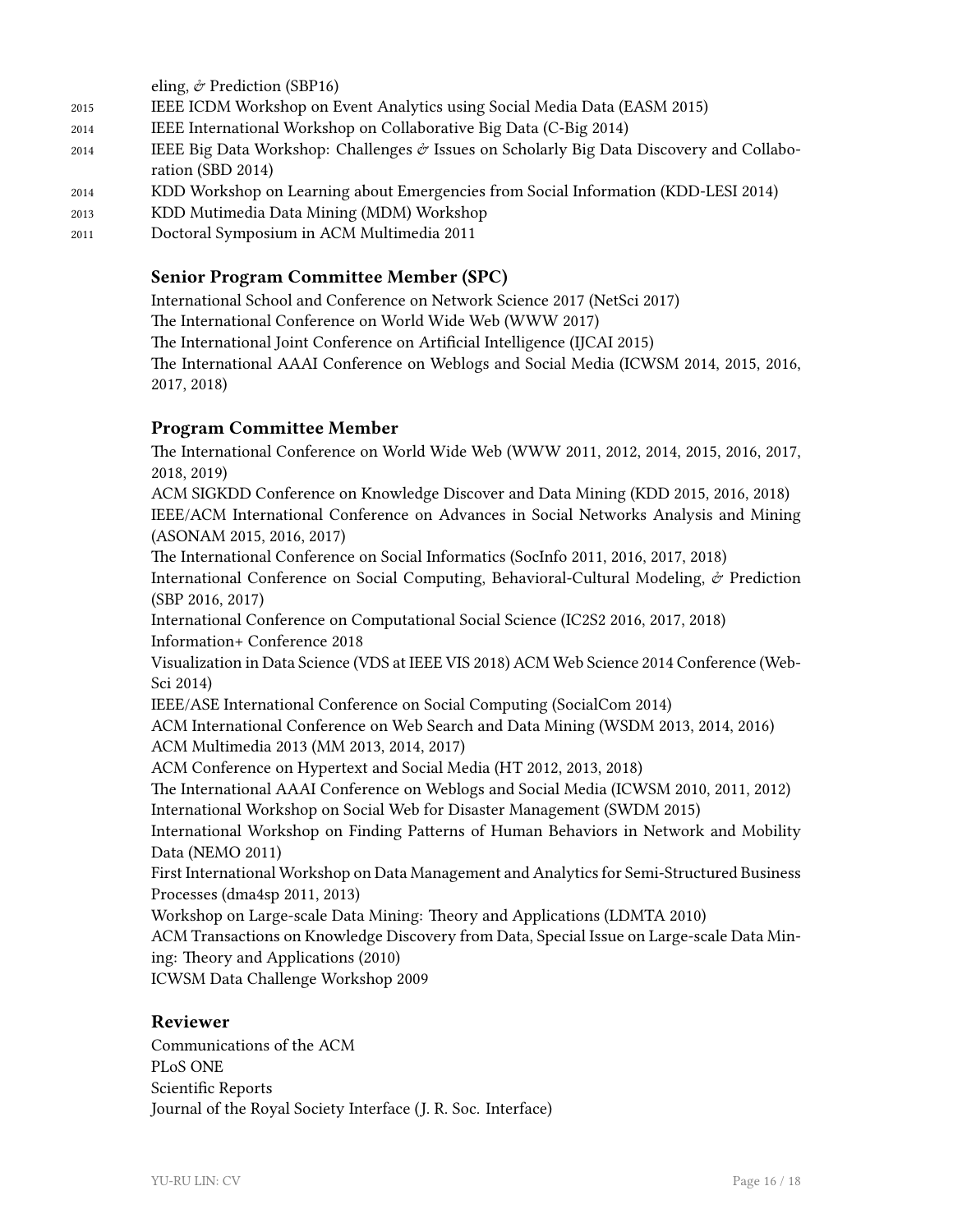IEEE Transactions on Knowledge and Data Engineering (TKDE) ACM Transactions on Knowledge Discovery from Data (TKDD) Journal of Knowledge and Information Systems IEEE Transactions on Multimedia ACM Transactions on Multimedia Computing, Communications and Applications (TOMCCAP) ACM Transactions on Information Systems (TOIS) Journal of Distributed and Parallel Databases Journal of Web Semantics Journal of Information Science and Engineering Safety Science, Elsevier International Conference on Intelligent User Interfaces ACM SIGKDD Conference Workshop on Social Network Mining and Analysis ACM Multimedia Conference

### **Editorship**

| 2018-Present | <b>Editorial Board of PLOS ONE</b>                                                                |
|--------------|---------------------------------------------------------------------------------------------------|
| 2015-Present | <b>Editorial Board</b> of Network Science Track, Web Intelligence Journal (WIJ)                   |
| $2018 -$     | Guest Editor of the Special Issue on AI for Disaster Management and Resilience (with Carlos       |
|              | Castillo and Jie Yin), IEEE Intelligent Systems                                                   |
| 2016-2017    | <b>Guest Editor</b> of the Special Issue on Interactive Visual Analysis of Human and Crowd Behav- |
|              | iors (with Nan Cao), ACM Transactions on Interactive Intelligent Systems (TiiS)                   |
| 2015-2016    | Guest Editor of the Special Issue on Big Scholar Data Discovery and Collaboration (with Hang-     |
|              | hang Tong, Jie Tang, K. Selçuk Candan), IEEE Transactions on Big Data (TBD)                       |
| 2013-Present | <b>Organizer</b>                                                                                  |
|              | Big Data Science Colloquium, School of Information Sciences, University of Pittsburgh             |

2014/06 **Instructor**

*i3 Workshop: Network Visualization*, University of Pittsburgh

# **Advising and Mentoring**

### **PhD Advisees**

| 2018 enrolled Muheng Yan, Doctoral student, Information Science                                                |
|----------------------------------------------------------------------------------------------------------------|
| 2017 enrolled Yongsu Ahn, Doctoral student, Information Science                                                |
| 2016 enrolled Xian Teng, Doctoral student, Information Science                                                 |
| 2016 enrolled Saeed Javadi, Doctoral student, Information Science (co-advising with Dr. Konstantinos Pelechri- |
| nis)                                                                                                           |
| 2013 enrolled Xidao Wen, Doctoral student, Information Science (at dissertation stage; expected to graduate    |
| in $2018$ )                                                                                                    |

### **PhD: Committee**

*Year indicates defense date; expected or scheduled defense date is marked with ∗.*

| in progress | Di Lu, Doctoral student, Information Science              |
|-------------|-----------------------------------------------------------|
| in progress | Anh Le, Doctoral student, Telecommunications              |
| in progress | Kai Wei, Doctoral student, Social Work                    |
| $2018*$     | Dmitriy Babichenko, Doctoral student, Information Science |